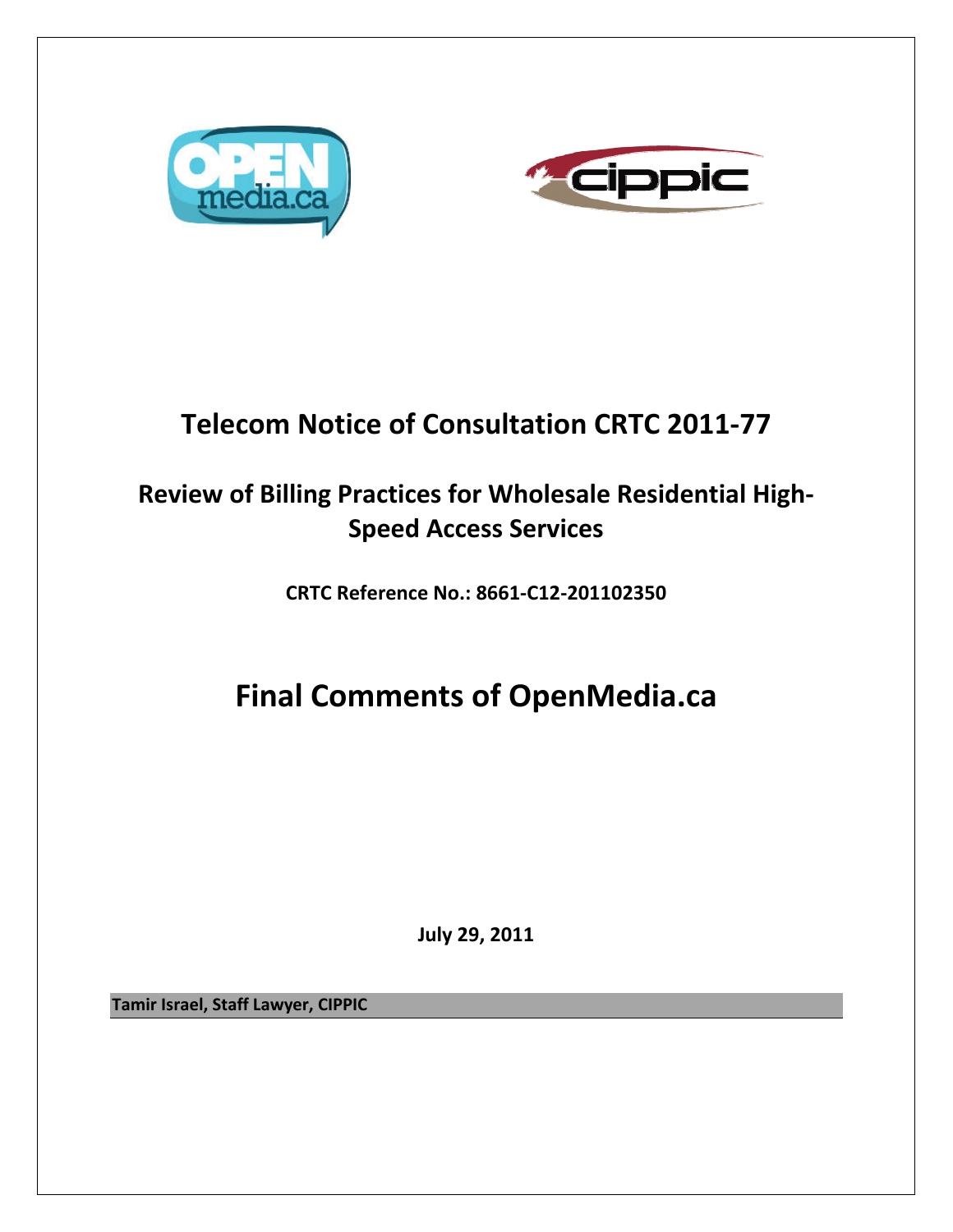### **TABLE OF CONTENTS**

| <b>INTRODUCTION</b>                                                                                                |        |
|--------------------------------------------------------------------------------------------------------------------|--------|
| <b>WHOLESALE TARRIFS AS COST RECOVERY</b><br>ı.                                                                    |        |
| <b>HOW BEST TO RECOVER INCUMBENT COSTS?</b><br>П.                                                                  |        |
| THE RELATIVE COST OF AN OFF-PEAK BYTE<br><b>VOLUME &amp; CAPACITY: ATTEMPTS TO CORRELATE AND GENERAL RELEVANCE</b> | 2<br>9 |
| THE INCREMENTAL COST OF A GB/GBPS                                                                                  | 13     |
| <b>WHAT DOES A WHOLESALE TARIFF BUY YOU?</b><br>Ш.                                                                 | 18     |
| <b>APPENDIX A</b>                                                                                                  |        |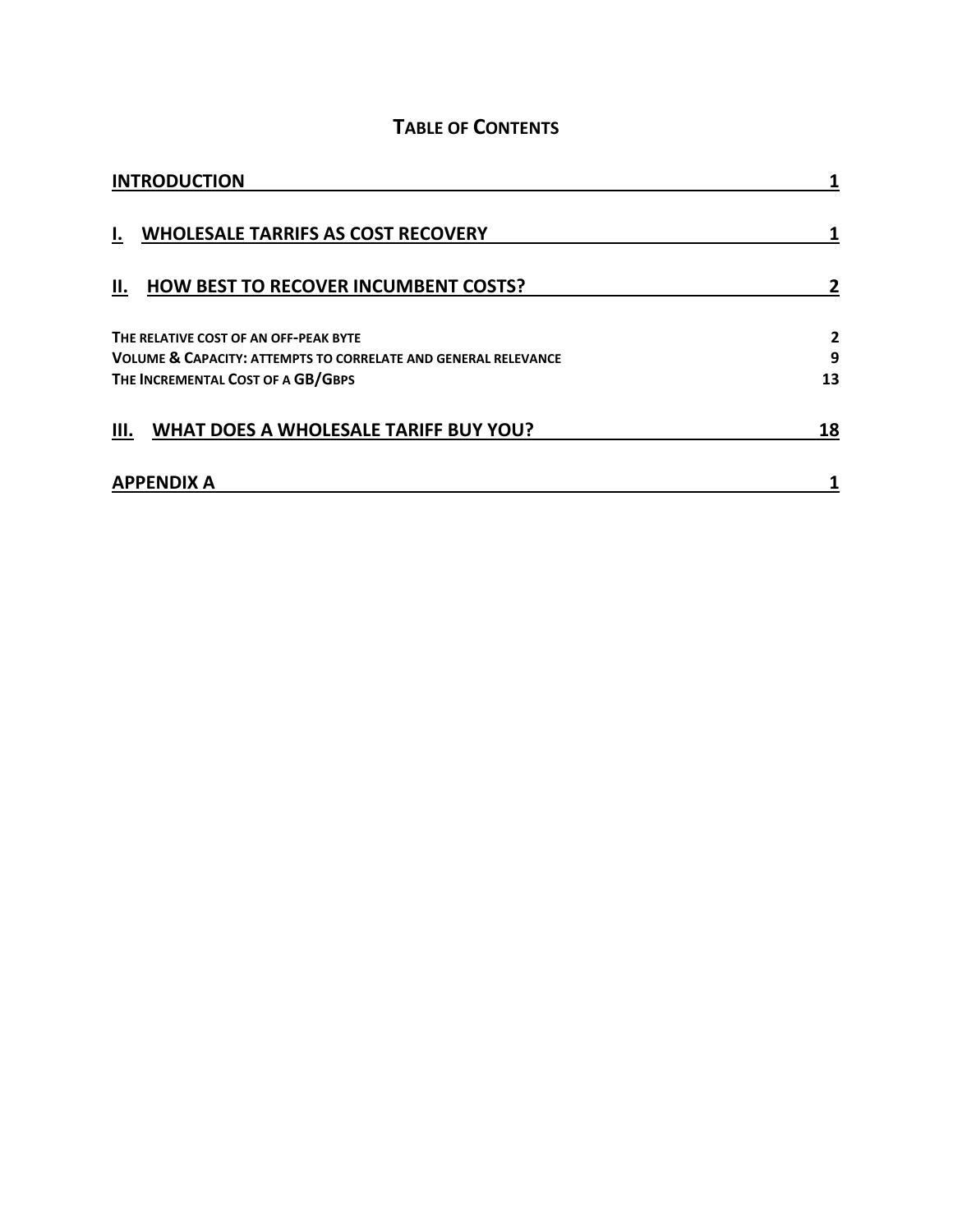## **INTRODUCTION**

- 1. The Samuelson‐Glushko Canadian Internet Policy & Public Interest Clinic and OpenMedia.ca are pleased to present their final comments in Telecom Notice of Consultation CRTC 2011‐77, *Review of billing practices wholesale residential highspeed business accessservices*.
- 2. We address the following points in this submission:
	- The proper composition of a wholesale tariff;
	- The best mechanism for recovering incumbent costs; and
	- The range of wholesale autonomy different tariffs should provide.

#### **I. WHOLESALE TARRIFS AS COST RECOVERY**

- 3. While this proceeding does not directly address the issue of retail economic ITMPs and their potential to impact detrimentally on Internet usage and innovation, our position remains that the Commission cannot ignore the exigencies of the retail market in setting the parameters of this tariff. Our concerns with respect to the unjustified nature and potential for harm emerging from unchecked economic ITMPs in the retail market are well documented in our initial and reply comments to this proceeding. As noted in those comments, we maintain that wholesale billing principles adopted by the Commission should be calculated in order to address these retail-market concerns by maximizing wholesale ISP autonomy and, hence, ability to provide competitive checks on retail usagebased billing.
- 4. The way to achieve this is to approach the tariff as a cost-recovery mechanism. As long as incumbents receive fair recovery for their costs, tariffs should be designed with to provide wholesale ISPs with maximum flexibility and autonomy. Tariffs should also develop in a fact-based and transparent manner. Within the context of this proceeding, which is wholesale-focused, this is most likely to ensure online innovation and fairness.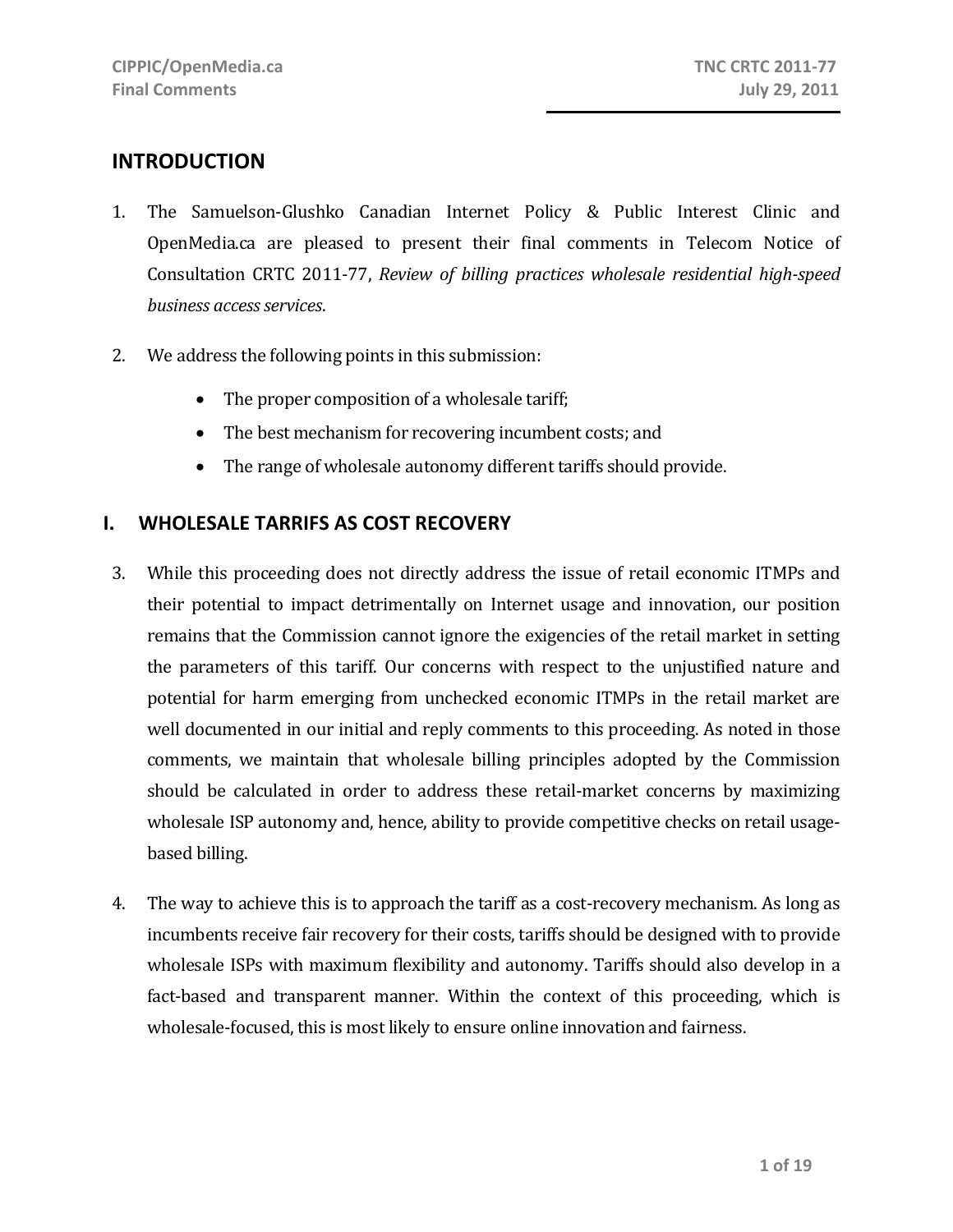#### **II. HOW BEST TO RECOVER INCUMBENT COSTS?**

5. Much has been said on the record of this proceeding regarding the relative accuracy of various different billing attempts to recover incumbent costs. Particular issues have examined the efficacy of using peak period as opposed to off‐peak period traffic; reliance on volume in place of capacity as a metric for determining variable usage; and the scope of autonomy various pricing models should afford. Each is examined below. In analyzing these various factors, it is very important to keep in mind the difference between volume and utilization at specific links on a network, on the one hand, and volume/capacity at wholesale interconnection points on the other.

#### *The relative cost of an off‐peak byte*

- 6. While peak‐period usage has long been acknowledged as the primary driver of network provisioning costs, a number of claims have emerged within the context of this proceeding that attempt to cast that long‐accepted reality in new light. An examination of the data on the record of this proceeding demonstrates that, in spite of these claims, peak‐period usage remains by far the primary driver of network provisioning costs. Indeed, peak period usage appears to be at least 5‐10 times more likely to trigger an augmentation cost than off‐peak period usage. An off‐peak byte seems to cost an incumbent approximately  $1/5$ <sup>th</sup> as much as a peak-period byte, and 77% of bytes that a wholesale ISP will be charged for are off‐peak bytes. This leaves significant room for overcharging based on variations between ISPs, and such concerns remains salientirrespective of whether the wholesale billing model ultimately adopted by the Commission is capacity or volume based.
- 7. Bell Canada now defines its peak period as occurring 8:00‐11:00 pm daily.1 CIPPIC questions this delineation, noting that in prior proceedings Bell defined its peak as running from 4:30pm – 2:00am.2 Indeed, this presumed 9.5 hour peak remains the basic premise under which Bell's current ITMP policy operates and is justified.3

<sup>1</sup> Bell, "Response to Undertaking", July 21, 2011, *The Companies(CRTC)18Jul118 TNC 201177*, Confidential, page 5 of 7.

<sup>2</sup> See Bell, "Response to Interrogatory", January 13, *The Companies(CRTC)4Dec081 PN 200819*, Abridged, page 5 of 14: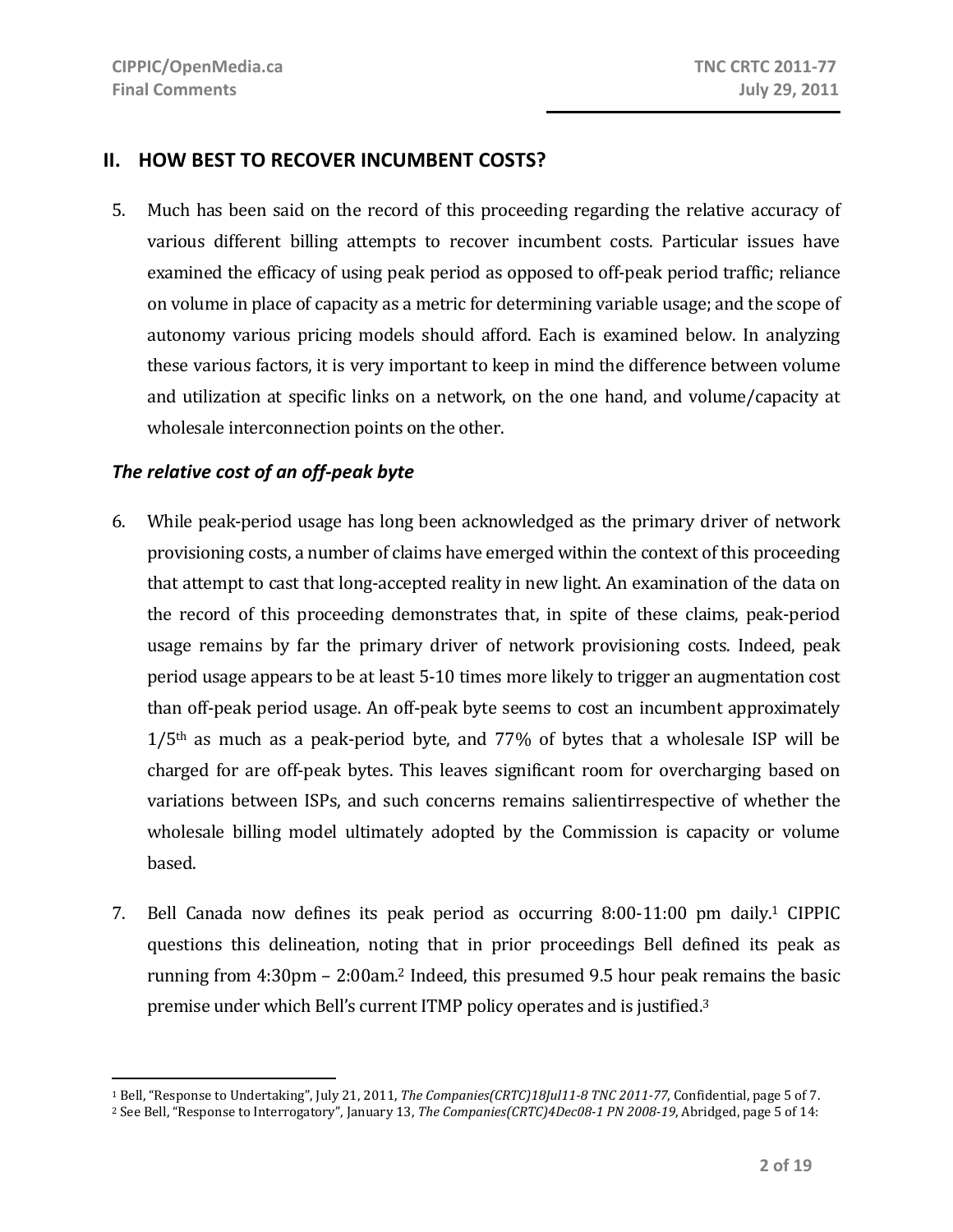$\overline{a}$ 

8. Bell notes that "[a]pproximately 40% of link congestion occurs outside the hours between 8pm and 11pm and is distributed throughout the day."4 Simply leaving it at that, however, ignores the important factor that density plays in the equation. Bell uses the following logarithmic graph to demonstrate the distribution of monthly 'peak hour' in excess of 80% utilization for equipment on its network:



**Figure 1 – Daily Distribution of Over‐utilized Links SOURCE: The Companies(CRTC)18Jul11‐8 TNC 2011‐77, p. 5 of 7**

This means that if, in a given day, 10,000 links register as hitting their link utilization threshold,  $6,000$  of these hits  $(60%)$  would occur during the 8-11pm peak window, a distribution rate of  $\sim$ 2,000 hits/hour. The other 4,000 hits (40%) would be distributed throughout the remaining 21 hours of the day day, at a rate of  $\sim$ 190 hits/hour. On its own, this means that a link is 10x more likely to experience congestion during an hour in Bell's defined 'peak' of 8‐11pm than it is during the rest of the day. In other words, a user online during off-peak times is  $1/10<sup>th</sup>$  as likely to contribute to congestion and, hence, to Bell's

<http://service.sympatico.ca/index.cfm?method=content.view&content\_id=12119>, accessed July 28, 2011: **How does this improve customers' online experience?**

Bell Wireline may determine periods of peak traffic in a given day. Individual network links may peak at different times but generally do so in the evening window occurring between 4:30 p.m. and 2:00 a.m. on the Bell Wireline network. Bell Wireline has therefore defined its peak period, based on its traffic data, as the period between 4:30 p.m. and 2:00 a.m. Bell Wireline has not revised this definition since its establishment in 2007.

<sup>3</sup> Bell Canada Troubleshooting, "Network Management", *Home>Support>Internet>Troubleshooting>Set up DSL Service>Slow Connection>Network Management,* Bell.ca,

By better balancing Internet traffic, this solution helps protect and improve the performance of these common applications for all customers. Bell's technology solution is only active during peak usage periods (currently 4:30 p.m. to 2:00 a.m….) when Internet traffic becomes congested in order to maximize the ability for customers to use and enjoy their Bell Internet service.

<sup>4</sup> The Companies(CRTC)18Jul11‐8 TNC 2011‐77, *supra* note 1, p. 5 of 7.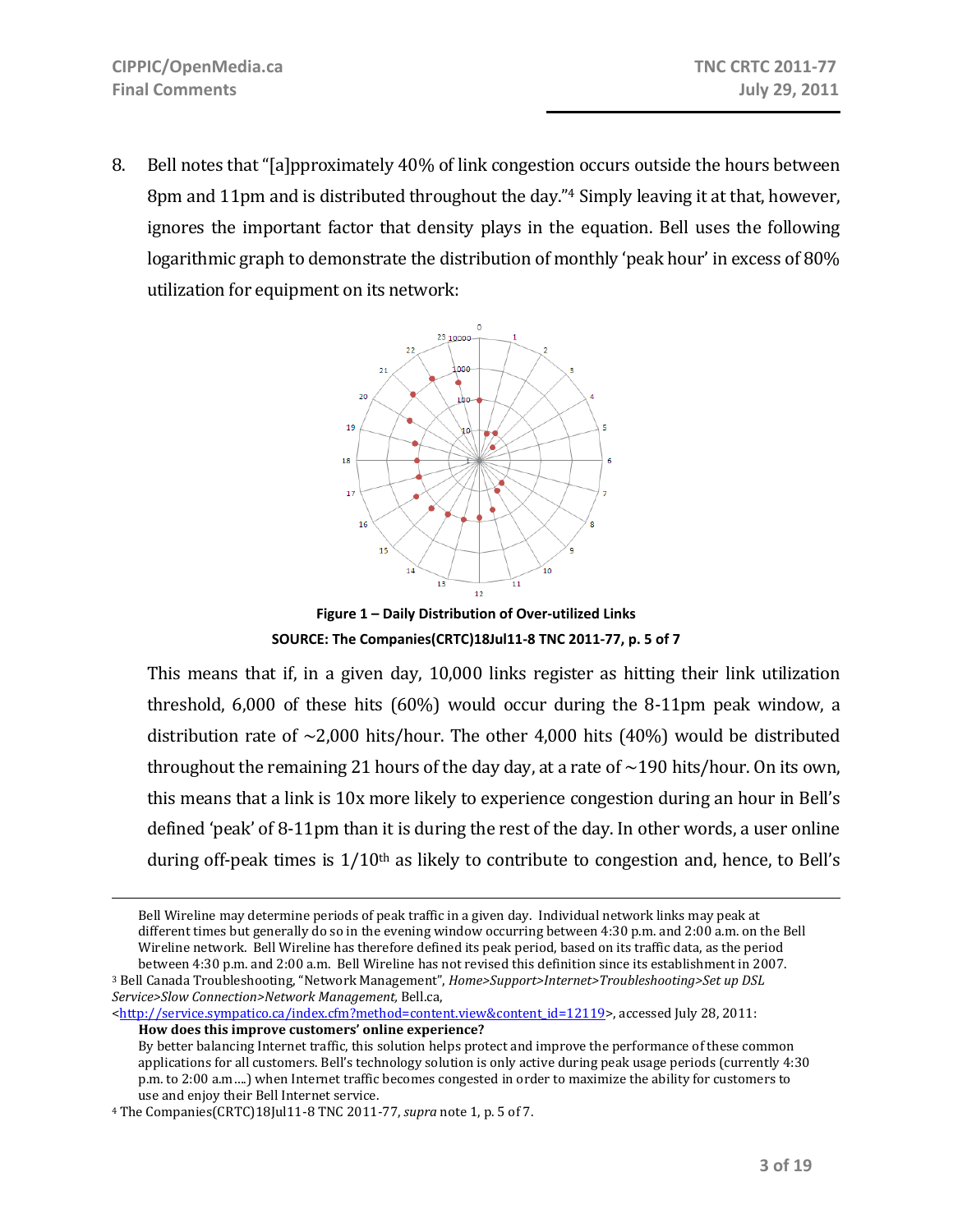$\overline{a}$ 

costs, than a user online during 8‐11pm. The cablecos appear to exhibit similar provisioning patterns.5

9. Further, a 'byte' traversing Bell's network during the highly under-utilized midnight-noon timeslot is only  $1/30<sup>th</sup>$  as likely to contribute to congestion as a byte generated during 8-11pm.6

| Time of Day                            | % of Over-utilized Links<br>(Figure 1) | <b>Over-utilized Link Concentration</b><br>(links per hour) | <b>Relative Concentration</b><br>(as fraction of peak period<br>links per hour) |
|----------------------------------------|----------------------------------------|-------------------------------------------------------------|---------------------------------------------------------------------------------|
| <b>Peak Period</b><br>$(8-11pm)$       | 60%<br>6000/10,000 links               | 2,000                                                       |                                                                                 |
| <b>Off-Peak Period</b><br>$(12am-7pm)$ | 40%<br>4000/10,000 links               | 190                                                         | 1/10.5                                                                          |
| Midnight-Noon                          | 8.4%<br>840/1000 links                 | 65                                                          | 1/30.8                                                                          |

**Table 1 –Congestion Impact of a GB by Time of Day I**

10. That is not to say that usage during this 12‐12 period is zero. Indeed, a significant (41% of all daily bytes) number of 'bytes' are transferred over Bell networks during this time slot:

<sup>5</sup> See Cable Carriers, "Response to Undertaking", July 27, 2011, Cable Carriers(CRTC)18Jul11‐1 TNC CRTC 2011‐77. See also, Cable Carriers, "Rebuttal Remarks", July 18, 2011, Telecom Notice of Consultation CRTC 2011‐77, Schedule 1. 6 Figure 1 registers 315 'hits' during the 12am‐12pm period and approximately 1,515 'hits' during the entire off‐peak period (12am‐7pm). This means that the 12am‐12pm period accounts for only about 21% of all off‐peak congestion [315/1,515 = 0.21]. Returning to our example above, the off-peak period generates 40% of all 'hits' or 4000/10000 'hits'. Of this, 21% or 840 'hits' appear to occur during the 12am‐12pm period. This calculates to a concentration of 65 'hits' per hour [840 hits / 13 hours], or about 1/30th the 2000 peak period 'hits' per hour.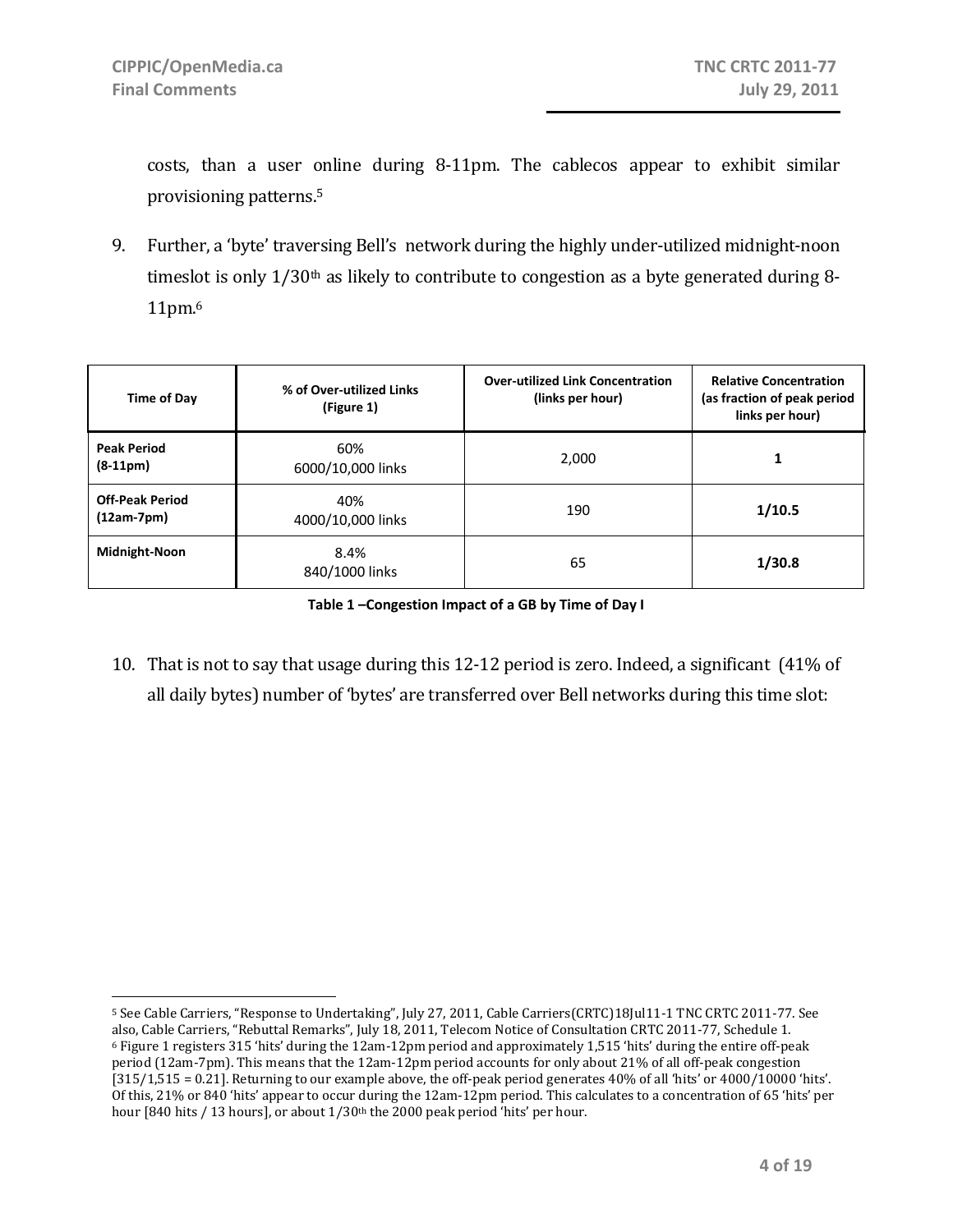

**Figure 2 – Time of Day Traffic as Percentage of Peak SOURCE: The Companies(CRTC)29April11‐6 TNC 2011‐77, page 1 of 17**

Using the graph above, which presents hourly usage as a percentage of peak volume, a comparison can be achieved if an amount is assigned to the 'peak' (for example if '100%' is said to correlate to 1,000GBs of volume). On can see, then, that 3,910 'GBs' of volume are 'used' during peak hours.<sup>8</sup> Meanwhile, 7,140 'GBs' of volume are 'used' during the 12am-12pm time frame,<sup>9</sup> and 13,450 'GBs' are used during the entire off-peak slot of 12am-8pm.10

11. When these time-based volume usage variances are factored in to the per-hour peak utilization numbers in Figure 1, the cost per byte disparities pointed out above appear to be generally confirmed. The 7,140 'GBs' passing through Bell's network during 12am-12pm generated 840 congested links, for a concentration of  $\sim 8.5$  GB per congested link.

 $\overline{a}$ 7 The Cable companies confirm comparable patterns and usage percentages in Cable Carriers, "Initial Comments to TNC CRTC 2011‐77", March 28, 2011, Appendix B, page B3 of B4.

 $8$  Peak Period Volumes: 8pm = 970GB [97% of peak usage on the graph]; 9pm = 990GB; 10pm = 1000GB; 11pm = 950GB. Sum = 3910 GB.

<sup>9</sup> Midnight to Noon Volumes: 12am = 820GB [82% of peak usage on the graph]; 1am = 700GB; 2am = 580GB; 3am = 520GB; 4am = 400GB; 5am = 300GB; 6am = 280GB; 7am = 300GB; 8am = 400GB; 9am = 550GB; 10am = 680GB; 11am = 780GB; 12pm = 830GB. SUM = 7,140GB.

<sup>10</sup> Off Peak Period Volumes:12am‐12pm = 7,140GB; 1pm = 860GB; 2pm = 890GB; 3pm = 910GB; 4pm = 940GB; 5pm = 890GB; 6pm = 900GB; 7pm = 920GB. SUM = 13,450GBs (12am – 7pm).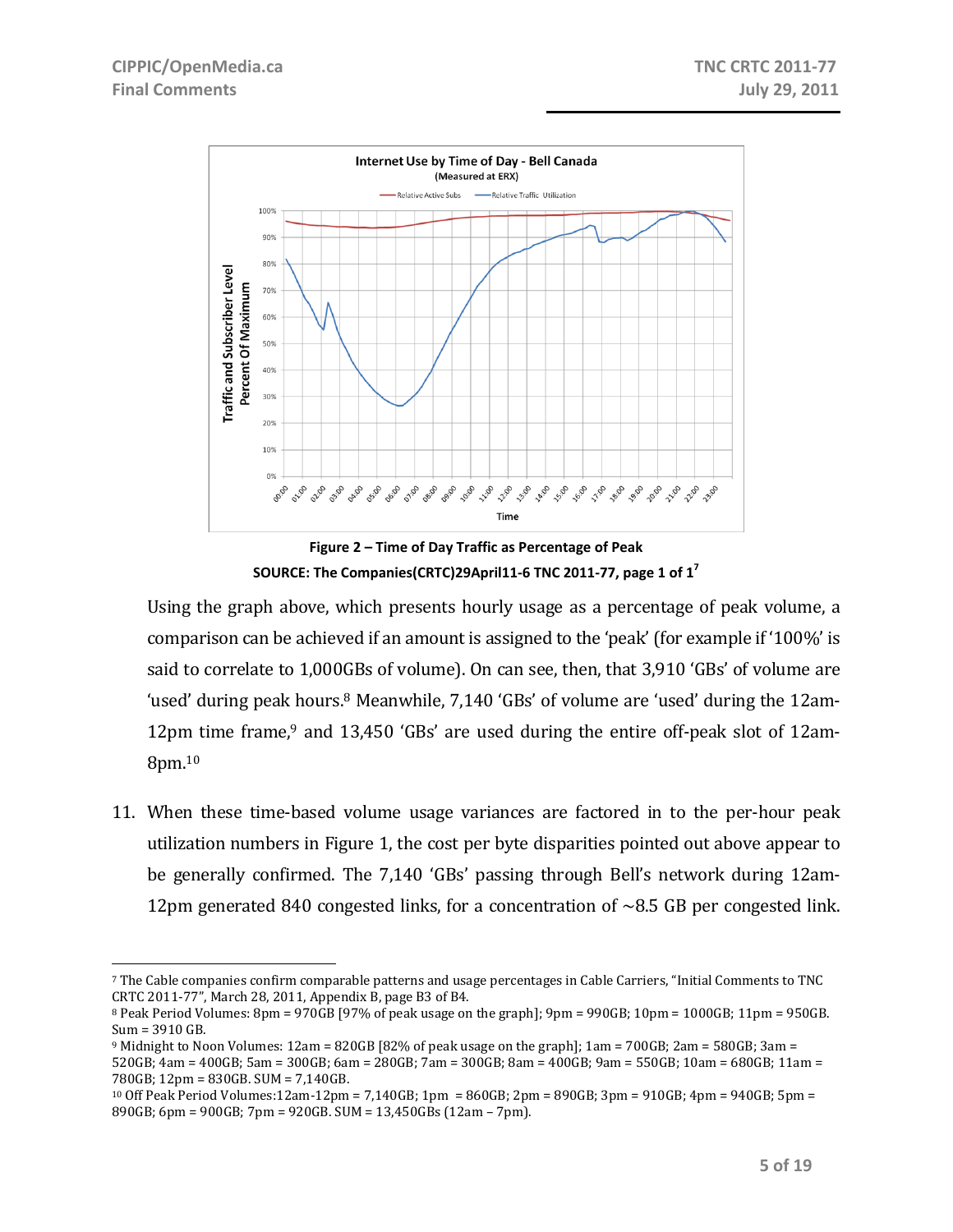The entire 13,450 'GBs' of off-peak usage generated 4,000 over-utilized network links, a concentration of  $\sim$ 3.7 GBs per congested link. At peak, the 3,910 'GBs' of volume generated produced 6,000 congested links, for a concentration of 0.7 GB per congested link. This means that a byte traversing Bell's network during off-peak hours is  $1/5<sup>th</sup>$  as likely to contribute to cost as a byte traversing the network during 8‐11pm.

12. Put another way, volume based models that ignore peak/off-peak distinctions will overcharge by a factor of 5x for off‐peak usage. As approximately 77% of bytes traverse Bells network during *offpeak* hours [13,450 GB / 17,360 GB], while only 23% do so during peak, this can lead to dramatic overcharging. It is exacerbated when one considers the midnight‐noon timeslot. While 41% of bytes traverse the network during this period, these bytes are only  $1/12$ <sup>th</sup> as likely to contribute to cost and therefore are at least  $12x$ overpriced.

| Time of Day                            | <b>Relative Volume Generated</b><br>(GB - Figure 2) | % Daily GB<br>(Figure 2) | <b>Relative # of Over-utilized Links</b><br>(Figure 1) | <b>GB Impact Ratio</b><br>(GB : Congested Link)<br>[as multiple of peak] |
|----------------------------------------|-----------------------------------------------------|--------------------------|--------------------------------------------------------|--------------------------------------------------------------------------|
| <b>Peak Period</b><br>$(8-11pm)$       | 3,910                                               | $23\%^{11}$              | 6,000                                                  | $0.7:1^{12}$<br>[1x]                                                     |
| <b>Off-Peak Period</b><br>$(12am-7pm)$ | 13,450                                              | $77\%^{13}$              | 4,000                                                  | $3.7:1^{14}$<br>[1/5x]                                                   |
| Midnight-Noon                          | 7,140                                               | 41%15                    | 840                                                    | $8.5:1^{16}$<br>$[1/12x]$                                                |

**Table 2 – Congestion Impact of a GB by Time of Day II**

Costing models that ignore this distinction are inherently flawed and, in effect, subsidize peak usage by overcharging for off‐peak bytes by a factor of at least x5, and significantly higher in the midnight to noon period. Further, as most *volume usage* occurs during off‐

1

<sup>11</sup> Peak Period Volume as Percentage of Daily Total: According to our relative model set out above with respect to Figure 2, there are  $\sim$  17,360 daily GB (3,190 peak GB + 13,450 off-peak GB = 17,360 GB per day). Of this, the 3, 190 peak period GB amount to 23% (3,190 / 17,360 = 0.225).

<sup>&</sup>lt;sup>12</sup> 3,910 GB / 6,000 over utilized links = 0.7 GB for each congested link.

<sup>13</sup> Off Peak Volume as Percentage of Daily Total: 13,450 off peak GB / 17,360 daily GB = 0.775.

<sup>14 13,450</sup> GB / 4,000 over utilized links = 3.7 GB for each congested link. 3.7 is about 5x 0.7, or 5x the congestive impact of a peak‐period Byte.

<sup>15</sup> Midnight Madness Volume as Percentage of Daily Total: 7,140 midnigt‐midday GB / 17,360 daily GB = 0.411.

 $16$  7,140 GB / 840 over-utilized links = 8.5 GB per congested link. 8.5 is about 12x 0.7, amounting to  $\sim$  12x the congestive impact of a peak‐period Byte.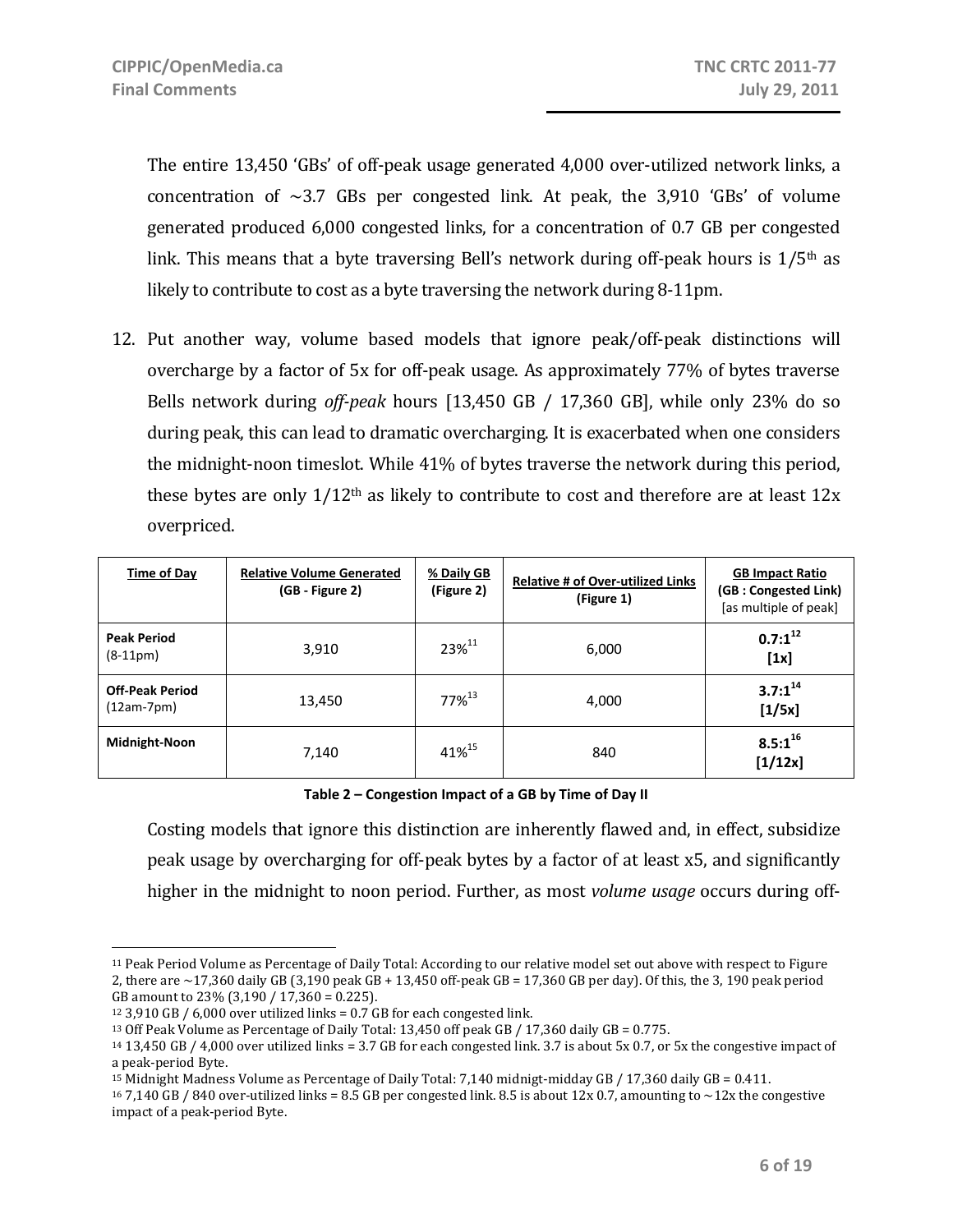peak periods, this per GB multiplier can accumulate into significant overcharges based on variations between different users or ISPs.

13. For this reason, as well, stated concerns over wholesale ISP attempts to flatten usage appear unfounded. Indeed, such 'flattening' is simply more efficient usage of existing network capacity which is currently underutilized. Incumbents operate under similar incentives to 'flatten' network traffic by shifting some usage to off-peak periods. This utilizes the network more efficiently, thereby imposing lower costs. Indeed, Bell's technical throttling of P2P applications is motivated by this very attempt to push usage to off‐peak periods:

I think it is clear we showed that peer‐to‐peer is a problem for us during peak periods. So if we were to turn off throttling, there would be increased instances of congestion. So removal of that shaping would lead to congestion, which would most likely lead to poor customer service…So from that point, in face of poor customer service, I would have to ‐‐ I can do two things. I can do nothing and leave my customers experience the congestion throughout the network, which I am not going to do, or I can invest, and if I invest, again, I can invest and have to redirect capital from other locations, from other network projects, or I would pass on potentially pricing increases to the customers to help me make up the money for that investment.<sup>1</sup>

'Flattening' by wholesale ISPs will similarly lead to more efficient use of the network – more 'volume usage' and less 'cost', as underutilized segments of the network are used.

14. It should be noted that network traffic trends appear to be resilient, in that peak period usage persists as defining feature of such traffic. Indeed, traffic charts from a UK ISP that has provides discounts for midnight usage demonstrate that, even with 'midnight madness' sales, peak period traffic trends persist.18 Midnight madness sales aside, the trend in network traffic appears to be moving in the other direction – that is, towards peak period *consolidation*:

The traffic on the Companies' networks has been growing as well. Overall traffic grew by 38% in 2009 and 32% in 2010. But, more important for congestion purposes, has been the growth of peak traffic. Because congestion is, by definition, at its worst during the peak usage period and investments necessary to relieve congestion must target usage as measured during the peak

 $\overline{a}$ 17 Bell, "Oral Testimony to TPN CRTC 2008‐19", July 14, 2009, Telecom Public Notice CRTC 2008‐19, at lines 6190‐6192. 18 See World Broadband Foundation, "Oral Rebuttal in TNC CRTC 2011-77", July 19, 2011, providing traffic trends from UK ISP PlusNet. Concerns over 'midnight madness' sales are stated at: Bell, "Oral Rebuttal Testimony in TNC CRTC 2011‐ 77", July 18, 2011, lines 6601‐6602.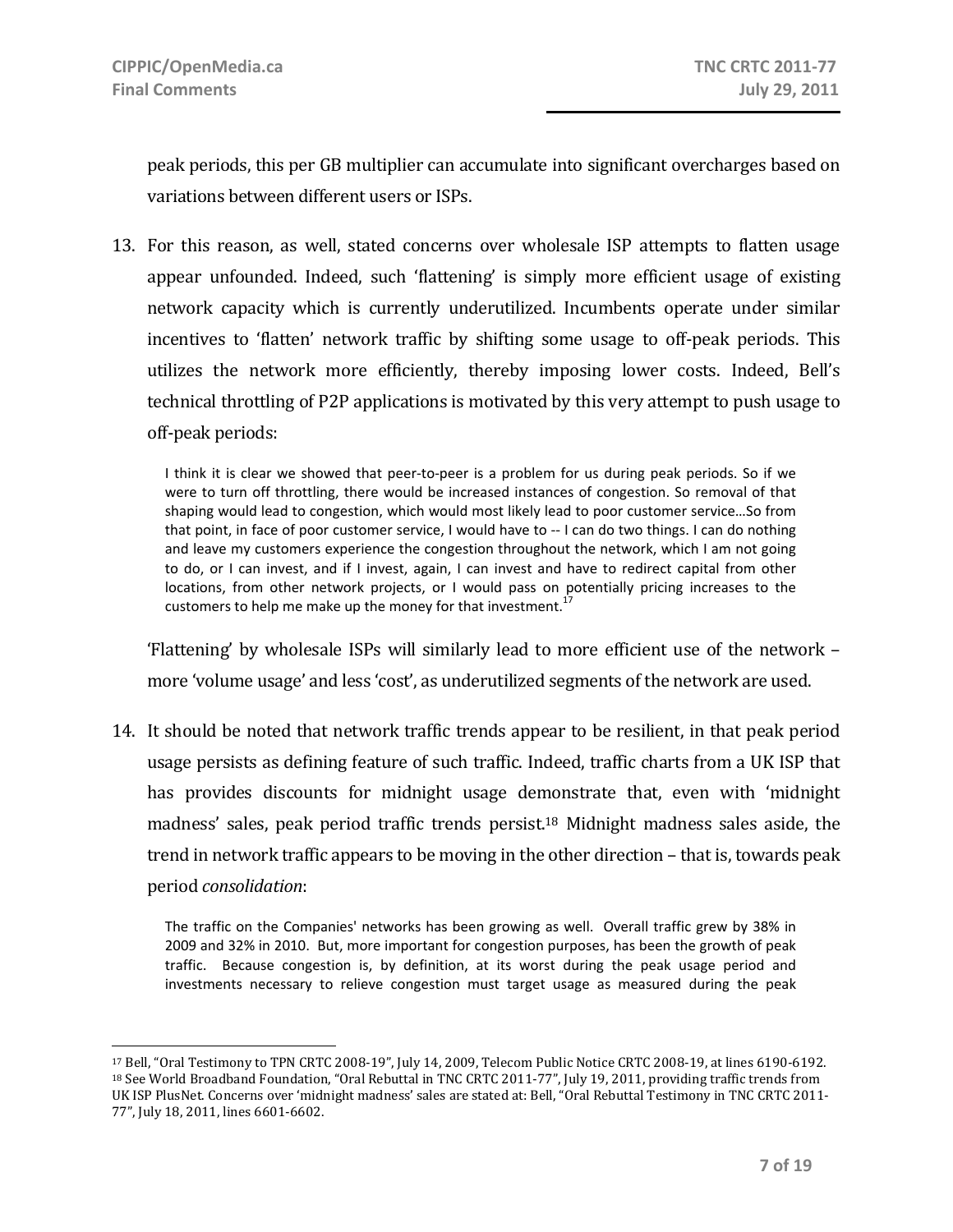period, the most important measure from a network provisioning standpoint is that of the peak period.

Given the nature of video traffic, it is unsurprising that peak traffic is actually increasing at a much higher rate than global traffic. In fact, the Companies' peak traffic increased by 55% in 2009 and 61% in 2010.<sup>19</sup>

The reason for this is the move *away* from P2P as a primary mechanism for media consumption and *towards* streaming services. Whereas P2P was more efficient, in that it allowed those users the flexibility to at times utilize off‐peak periods, it seems users are no longer relying on such protocols as much, likely because of the almost universal throttling they are subjected to.20

15. Video streaming applications such as Netflix exhibit peak‐heavy traffic patterns, meaning that the move towards video streaming will increase the importance of peak period traffic as a driver of network cost:



**Figure 3 – Typical Netflix Traffic on a Network (U.S.) SOURCE: Sandvine, Global Internet Phenomenon Report, Fall 201021**

Assuming Canadians are not deterred, the trend towards video streaming as a primary means of consumption should persist, and peak period will continue to drive provisioning costs to increasing extents.

<sup>19</sup> Bell, "Initial Comments to TNC CRTC 2011‐77", March 28, 2011, paras. 33‐34.

<sup>20</sup> Sandvine, "Global Internet Phenomena Report", Spring 2011, notes at p. 2 that P2P has now fallen to only 18.8% of all peak period traffic.

<sup>21</sup> Sandvine, "Fall 2010 Global Internet Phenomena Report".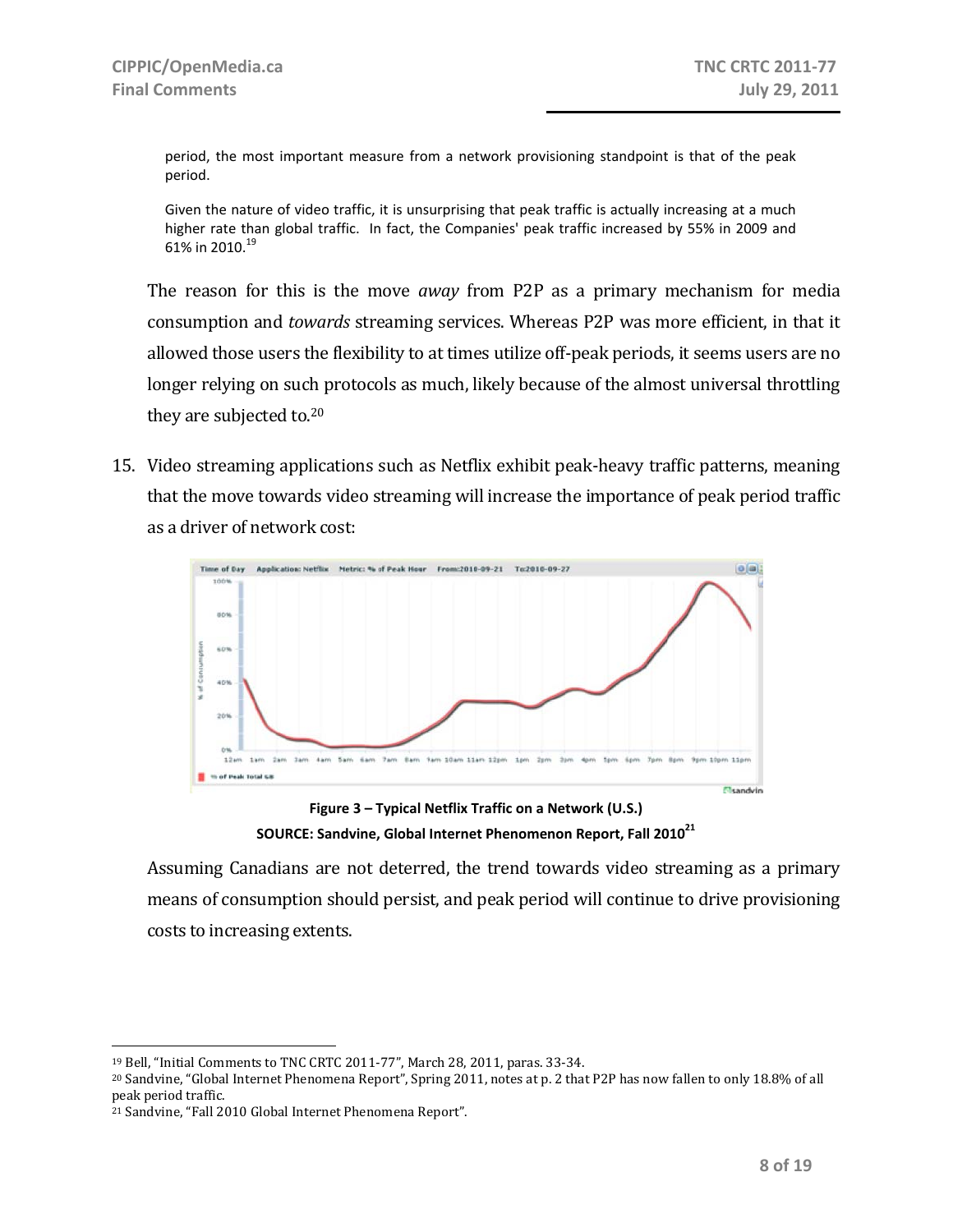16. Wholesale ISPs who *do* succeed in convincing their customers to watch movies at 1am, or whose customers make greater use of more efficient protocols such as P2P, would if anything *lower* incumbent costs, not *raise* them, even while registering higher per month volumes. Indeed, Figure 4, below, suggests that wholesale ISPs are not being priced fairly, as between each other. This is because, as appears evident from the above, off‐peak 'bytes' cost an incumbent a fraction of peak‐period bytes. For these reasons, a truly cost‐based tariff, whether capacity based or volume based, cannot ignore the very real distinction between peak and off peak period costs.

#### *Volume & Capacity: attempts to correlate and general relevance*

17. CIPPIC/OpenMedia.ca finds the evidence attempting to correlate volume with capacity on the record of this proceeding at times irrelevant and at other times contradictory. To begin with, in The Companies(CRTC)11Jul11-1 TNC 2011-77, Bell has put on the record the following graph analyzing the correlation between 95th percentile peak capacity on various AHSSPI ports for the month of June 2011, on the one hand, and volume at those same ports over the same timeframe:



**Figure 4 – Correlation Between Capacity & Volume I SOURCE: The Companies(CRTC)18Jul11‐8 TNC 2011‐77, page 6 of 7, Figure 5**

This graph is used to support the conclusion that "at a given 95<sup>th</sup> Percentile Peak Throughput at the AHSSPI, ISPs can drive a wide range of Total Usage...there is no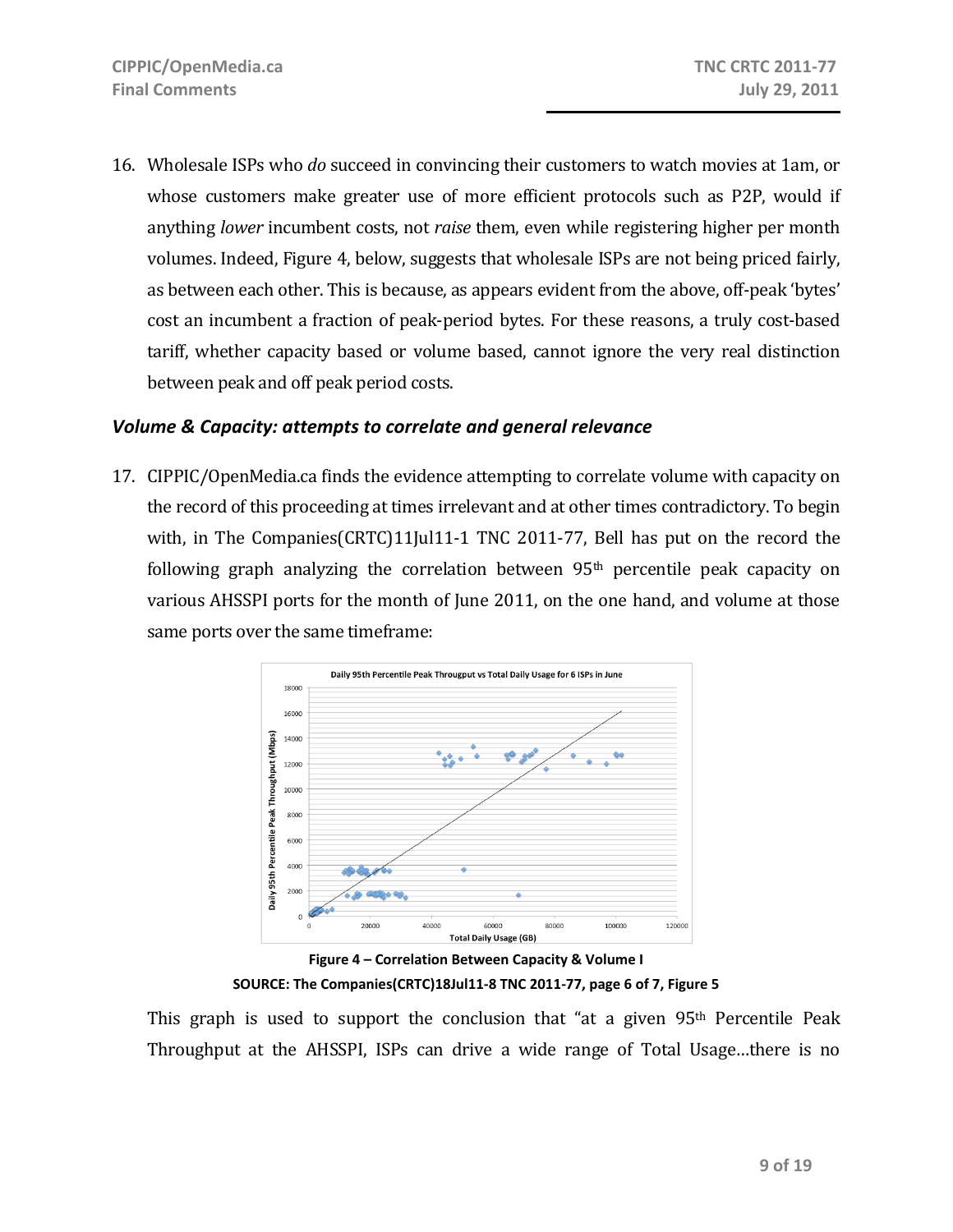correlation between Peak Throughput at the AHSSPI and Total Usage".22 The points on the graph chart daily 95th percentile usage at various AHSSPI interconnection links in relation to total daily volume at those same AHSSPI links (multiple AHSSPIs are shown, covering interconnection points for 6 GAS ISPs on Bell's IP network).

18. In other graphs, incumbents attempt to show a close correlation between 95th percentile peak utilization at a network node and volume at the same node:



**Figure 5 ‐ Correlation Between Capacity & Volume II SOURCE: The Companies(CRTC)18Jul11‐8 TNC 2011‐77, page 3 of 7, Figure 6**

If there is, indeed, a correlation between 95<sup>th</sup> percentile peak capacity and volume usage at a given link, it is unclear why strong opposition to a capacity‐based model has manifested at this proceeding. As the AHSSPI interconnection point is a 'network link', this correlation should not be vastly different here than it is elsewhere on the network. Indeed, upon closer inspection, similarities can be seen between the two graphs above.

19. Regardless of how this conflict is ultimately resolved, the correlation between capacity and aggregate volume at a *particular link* or at the AHSSPI does little to inform the ultimate question of which metric is a more accurate driver of *network* costs. That question is dependent on the correlation between volume/capacity at the point of entry

 $\overline{a}$ 22 The Companies(CRTC)11Jul11‐1 TNC 2011‐77, page 2 of 2.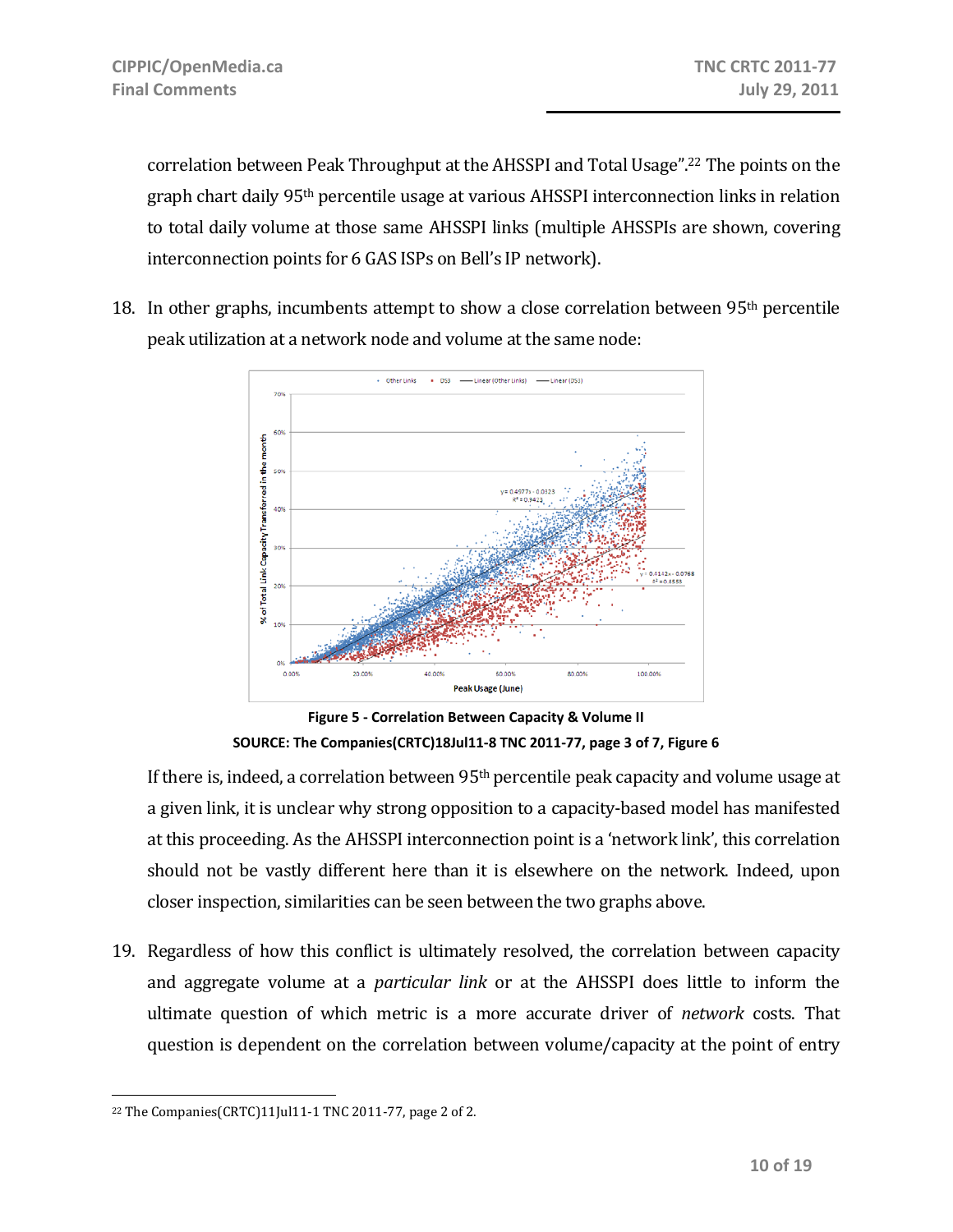(end‐user modem, for residential analysis; point of interconnection/AHSSPI for wholesale) on the one hand, and utilizations levels at various links throughout the *network*, on the other. Figure 4 attempts to demonstrate the relationship between volume and capacity at the AHSSPI, but not between capacity at the AHSSPI and utilization levels at congested links in the network. Figure 5, on the other hand, aims to demonstrate the relationship between peak capacity at a given link, and volume at that same link. Again, it ignores the relationship between capacity at the AHSSPI, and utilization at the link in question.

- 20. Focusing on the correlation between volume and capacity at a given link does not take into account network constraints such as byte density factors. During times of high saturation at the *network* level, when *all* network equipment is more highly utilized, it becomes more difficult for traffic to route around a particular link or node even as that link approaches peak utilization. Aside from demonstrating the importance of peak‐period usage in determining network costs, Table 1 and Table 2 above are more generally indicative of the importance of such network byte density in determining cost. The more bytes are on the network at a particular point in time – the greater the byte density – the greater impact each marginal byte will have.
- 21. In this respect capacity, whether peak‐period based or otherwise, is a more appropriate metric as, being inherently time‐based, it measures an entity's contribution to network *density*, not just to network *usage*. Further, link utilization as well as network congestion are typically measured in bps capacity, so provisioning costs are, essentially, incurred in bits per second as well. Indeed, as explained in more detail in the next section, Bell's own GB/month wholesale rates are extrapolated from peak period capacity on a network level (that is, on *main* street, not on *elm* street; my emphasis):

The Companies(CRTC)20Apr11-1 TNC 2011-77: For GAS-FTTN, the Companies have performed the cost study for a cost per GB per month assuming that only one single incremental GB is required for each new FTTN end-user. For the reasons discussed in The Companies(CRTC)15Sep10-104 TRP 2010-2010-632 Update/Revised, the Companies have assumed that for every 1 GB of use per month, the average end‐user requires # Kbps of bandwidth during the peak period, which is considered to be the busiest hour of the month. Since the objective of that exercise was to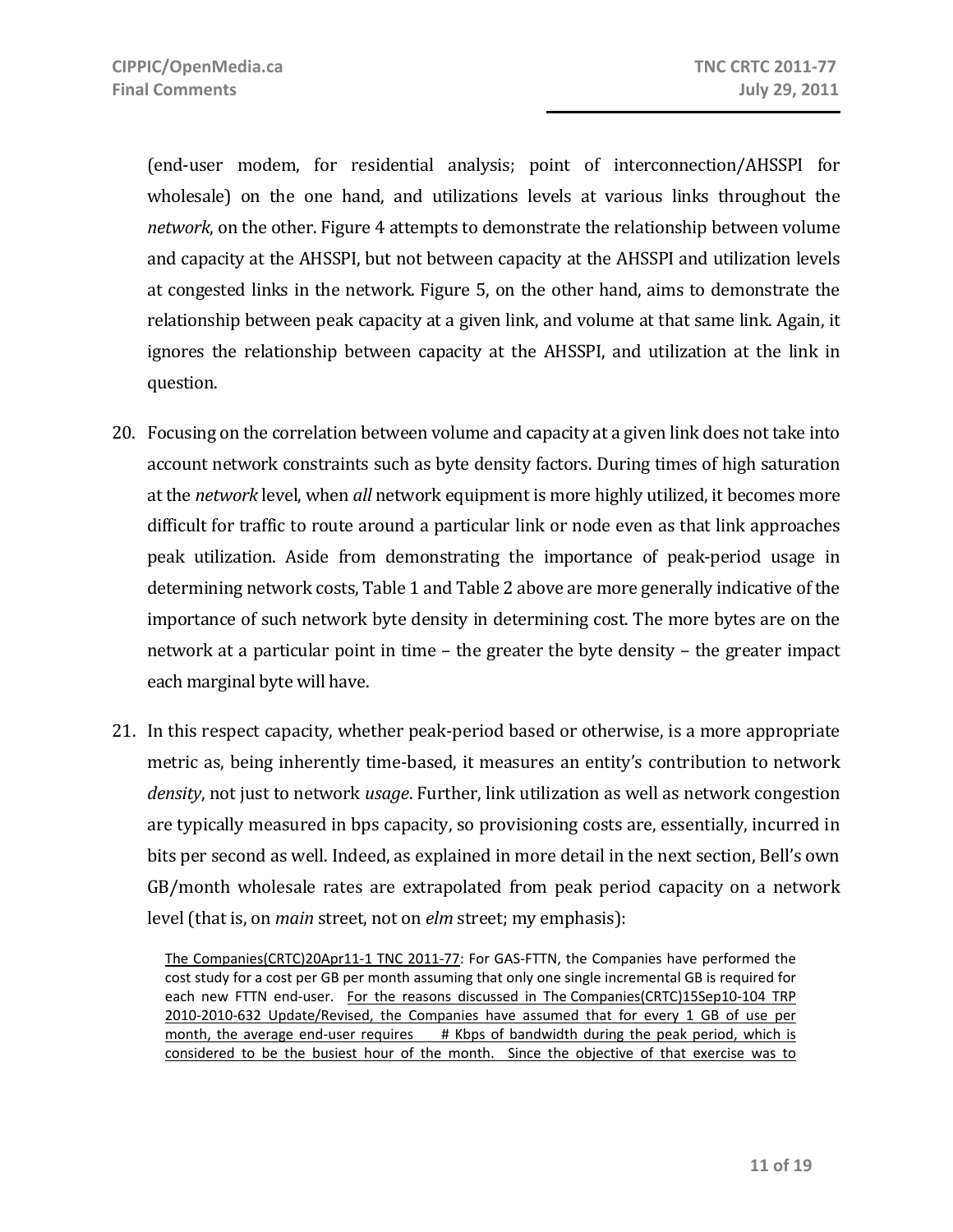$\overline{a}$ 

determine the cost per incremental GB per month, the Companies did not perform a cost study for the entire forecast of GB usage. Therefore, the tables for GAS-FTTN below as well as in Attachment 2 are based on the assumption of 1 incremental GB per new end-user. $^{23}$ 

While the number of bytes passing through a link over the course of a day or month may bear some relationship to congestion on that link, it is the *density* of bits on a per second basis that is determinative of whether the link (or a network) will be over‐utilized or not. A loose correlation between the two allows back and forth, capacity to volume translation, but this can cause distortions in each translation attempt.

- 22. Two sets of objections have been raised with respect to the 95<sup>th</sup> percentile model. First, that the model measures usage 'at the wrong time'. This has nothing to do with the capacitive (as opposed to volume‐based) nature of the pricing model, but to do with its focus on the peak period. A similar, volume‐based model could be devised that would focus on peak‐period GBs used and this would presumably raise the same objections.
- 23. The second objection, that measurements are being made 'at the wrong place' (meaning the AHSSPI) and hence fail to account for traffic on 'Elm street', is equally applicable to both the volume‐based and the capacity‐based models. Neither costing scenario (AVP or 95th percentile) is responsive to what is happening on 'Elm street', because both are based on the aggregate amount of usage at the AHSSPI. Ultimately, if priced properly, both a volume‐based and a capacity‐based approach can account for 'Elm street' in its per unit marginal cost. However, a volume‐based approach will require back and forth translation, leading to increased chances of inaccurate pricing.
- 24. It appears the real objection to 95th percentile peak period pricing is not, however, that it is capacity as opposed to volume based, but that it is peak‐period based. A capacity‐based model can be built, for example, that charges \$x/mbps, and imposes those charges onto wholesale ISPs for their average throughput at the AHSSPI during each hour of the month. This would capture the full range of traffic changes on a network throughout the day. On the other hand, a model can be devised that will only charge for monthly GB volume

<sup>&</sup>lt;sup>23</sup> Bell, "Response to Interrogatory", June 7, 2011, The Companies(CRTC)20Apr11-1 TNC 2011-77.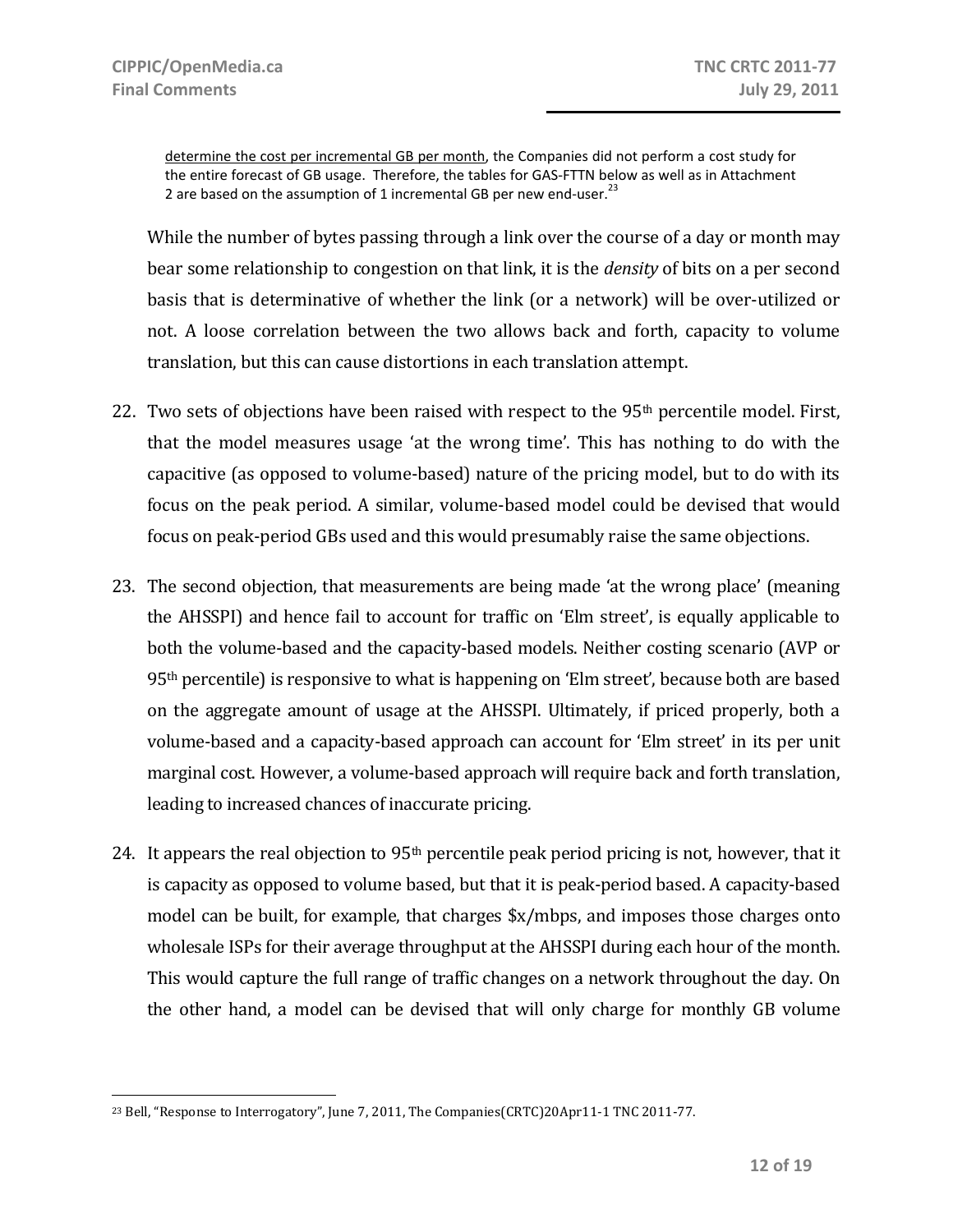generated during peak period. This would, presumably, raise the same concerns for incumbents as the 95<sup>th</sup> percentile model.

25. Given the wide discrepancies in incumbent cost between peak and off‐peak usage highlighted in Table 1 and Table 2 above, a cost recovery structure that reflects this is more appropriate. A volume‐based model, if implemented, would need to adopt different rates per GB for different times of the day if it were to avoid these discrepancies, but this would result in very complex billing processes. Similarly, a capacity-based model that charged  $x/mbps$  based on hourly averages throughout the month, as opposed to 95<sup>th</sup> percentile peak, would require excessively complex billing. As peak capacity represents the convergence of highest throughput with highest congestion impact and incumbent cost, the most efficient solution is to build other costs into an incremental \$/mbps rate based on the 95th percentile industry standard rate (with or without commits). For reasons stated below, we analyze the MTS Allstream proposal, which is based on pre‐ purchased blocks of capacity, separately.

#### *The Incremental Cost of a GB/mbps*

 $\overline{a}$ 

26. Each of these models requires very carefully calibrated costs. Bell has now put forward a cost-based (plus markup) figure.<sup>24</sup> While there is no need to revisit Phase II costing methodologies in total, it should be noted that Bell's mechanism for determining volume‐ based costs *is* a departure in that it ignores the monthly and annual equivalent cost component traditionally inherent in Phase II costs and adopts a new mechanism for determining the incremental costs of a GB. For a number of reasons, CIPPIC/OpenMedia.ca find Bell's current pricing structures fundamentally flawed and submits, unfortunately, that these will need to be re‐examined regardless of whether a capacity or volume based approach is ultimately adopted.

<sup>24</sup> As set out in Telecom Decision CRTC 2008‐17, *Revised regulatory framework for wholesale services and definition of essential service*, CRTC Reference No.: 8663‐C12‐200614439, <http://www.crtc.gc.ca/eng/archive/2008/dt2008‐ 17.htm>, para. 136.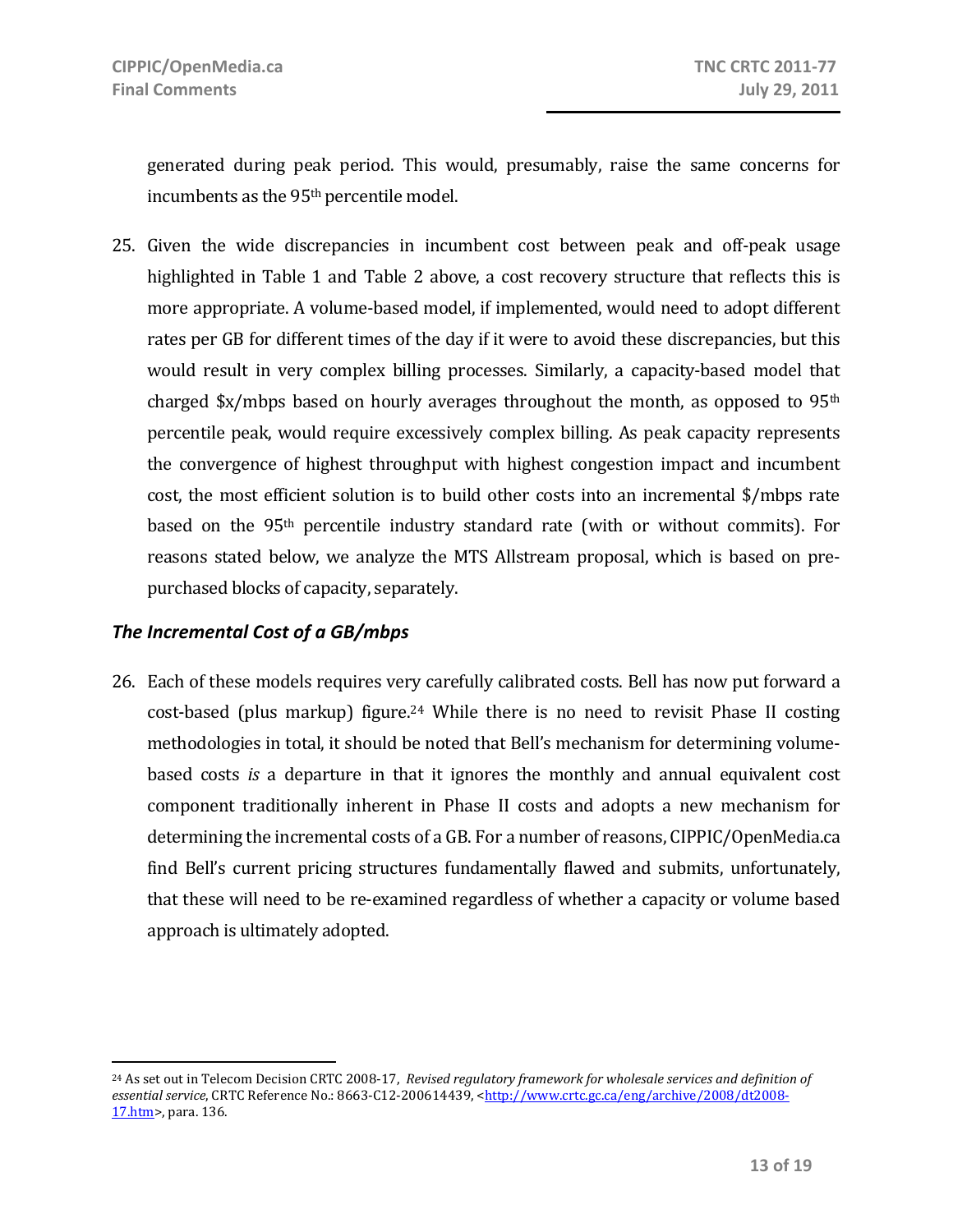$\overline{a}$ 

- 27. Bell is proposing a \$0.178 rate to be charged per monthly GB used by wholesale ISPs.25 A 95<sup>th</sup> percentile monthly peak capacity rate is provided at \$39.15/Mbps.<sup>26</sup> As a starting point it is important to understand that this mbps rate is premised on Bell's initial  $$0.178/GB$  monthly rate,<sup>27</sup> so this second figure remains the focus of our initial analysis. To begin with, it should be noted that the manner in which the figure blends Legacy and FTTN incremental costs and markups is problematic. Bell's per GB FTTN costs appear to be about 20% lower, and the blended figure appears to heavily favour Legacy over FTTN (as reflective of current demand breakdown).28 Longer term, this will put wholesale ISPs at a disadvantage, as more customers migrate to FTTN services and Bell's relative per GB cost decreases. Further, the per GB figure makes no distinction between upstream and downstream 'GBs', which is problematic as these are provisioned distinctly and have distinct costs associated with them.
- 28. Of greater concern, however, is the manner in which Bell has developed its per GB rate. That this approach remains the underpinning of Bell's per GB rate can perhaps best be seen in Bell's explanation of how it derived the incremental per GB figure:

The Companies(CRTC)04Feb11‐108 TRP 2010‐632: As stated in The Companies(CRTC)15Sep10‐104 TRP 2010‐632 Update/Revised, the Companies undertook a study that assessed the usage for retail residential DSL customers that showed that for every 1 GB of use per month, the average end‐user requires # Kbps of bandwidth during the peak period, which is considered to be the busiest hour of the month.<sup>29</sup>

The study referred to in this has since been applied to variable‐based usage costs and its AVP model, as noted by Bell in its reply comments to this proceeding: "The usage costs for legacy services are # per GB and, as filed in The Companies(CRTC)04Feb11‐108 TRP

<sup>&</sup>lt;sup>25</sup> Stripped of the 15% markup, this amounts to \$0.154/GB. As Legacy per GB incremental costs are higher than FTTN,<sup>25</sup> it is presumed that this represents a blended average rate which includes the 10% additional markup approved by the Commission for FTTN. Stripped of half this markup, the blended Legacy/FTTN cost base appears to be ~\$0.147/GB. 26 Bell, "Response to Undertaking", July 21, 2011, The Companies(CRTC)19Jul11‐10 TNC 2011‐77, p. 1 of 3.

<sup>27</sup> See The Companies(CRTC)19Jul11‐10 TNC 2011‐77, July 21, 2011, p. 1 of 3. See Appendix A.

<sup>&</sup>lt;sup>28</sup> See The Companies(CRTC)13Jun11-1 TNC 2011-77, pp. 6-7 of 7: "As noted above, the proposed rates for AVP would not be affected since those rates are not cost-based...However, in the event that the proposed rates were cost-based, then those rates, based on these revised costs, would be calculated as follows". FTTN per GB monthly costs plus markup is set, in this interrogatory, at \$0.165/GB. Subtracting a markup of 25% (mandatory non‐essential + the additional FTTN risk markup from TNC CRTC 2010‐632), we are left with a \$0.132/GB rate for FTTN. Legacy cost +markup rates are presented as \$0.187/GB, or \$0.163/GB without the 15% markup. \$0.132/GB is approximately 20% lower than \$0.163/GB. <sup>29</sup> Bell, "Response to Interrogatory", April 20, 2011, The Companies(CRTC)04Feb11-108 TRP 2010-632, p. 1 of 3.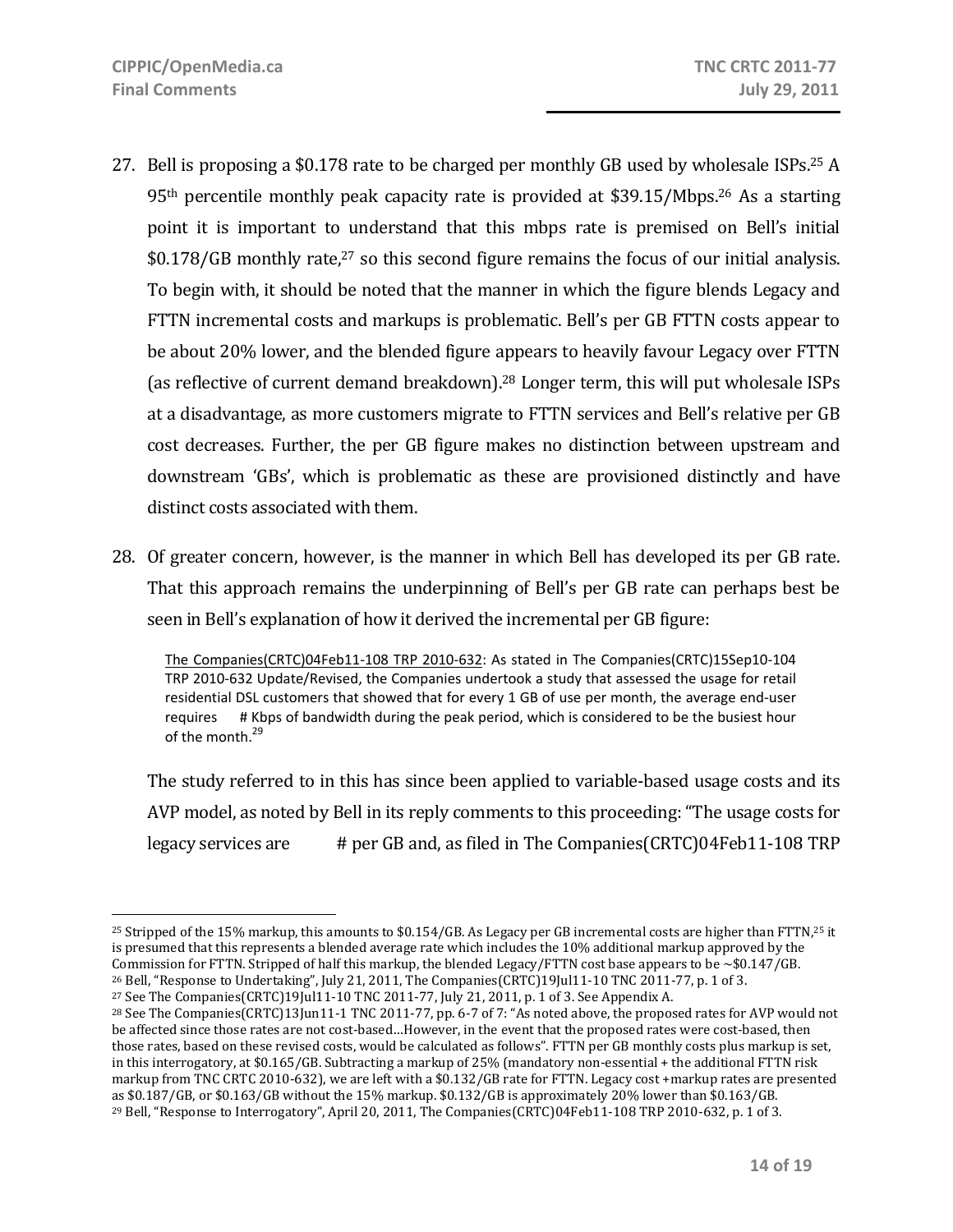2010‐632, the usage costs for FTTN are # per GB, with a weighted average of # per GB.".30

29. At first glance three features of this method are particularly problematic. First, it is notable that Bell appears to derive its per GB rate by: first determining a capacitive kbps rate for its equipment; next, attempting to determine how much peak hour network capacity (kbps) is required for each GB generated by an end user; and, finally, by translating their aggregate, network‐wide, peak hour kbps equipment costs into end‐user per GB costs. This is most evident in The Companies(CRTC)15Sep10‐104 TRP 2010‐632, on which the above cited statement is premised:

The Companies(CRTC)15Sep10‐104 TRP 2010‐632: Specifically, the costs of some components…are driven by bandwidth usage and are therefore affected by the bandwidth requirements during the peak period. For these components the Companies developed an Installed First Cost (IFC) per Kbps of peak period usage for use in the cost study. See The Companies(CRTC)15Sep10‐103 TRP 2010‐632.

The Companies then estimated the average GB usage per end‐user per month for each wholesale DSL-FTTN speed and developed forecasts of this usage for each year of the study. For reasons discussed in part b) below, the Companies then assumed that for every 1 GB of usage per month, the average end‐user required # Kbps of bandwidth during the peak period. The Companies then multiplied the annual incremental Kbps peak usage for all end-users by the IFC per Kbps of peak usage for each of the equipment components listed above and for each of the wholesale DSL‐ FTTN speeds to estimate the total peak usage IFCs for each of those components and for each wholesale DSL-FTTN speed.<sup>31</sup>

The problem with this is that it derives its per GB rate based on end user costs, not based on wholesale ISP aggregate costs. It is based on presumed average usage scenarios for end users, listed in table 1 of The Companies(CRTC)15Sep10-104 TRP 2010-632. However, the purpose of moving to an aggregate costing mechanism for wholesale was to avoid these very per‐end user 'average use' presumptions in order to permit wholesale ISPs greater flexibility in customer base.<sup>32</sup> A similar study correlating volume at the AHSSPI with the same 'within the network' equipment based capacity costs (kbps) is likely to yield more accurate results.

<sup>30</sup> As noted at para. 17 of Bell's Reply Comments to this proceeding.

<sup>31</sup> The Companies(CRTC)15Sep10‐104 TRP 2010‐632, April 20, 2011.

<sup>32</sup> This correlation between calculation methodologies is also the reason why Legacy tariffs defined before the move to AVP happen to generate 0 new costs, at least at first, when they are provided AVP‐priced credit based on pre‐existing usage assumptions. See Bell, Initial Comments to this proceeding.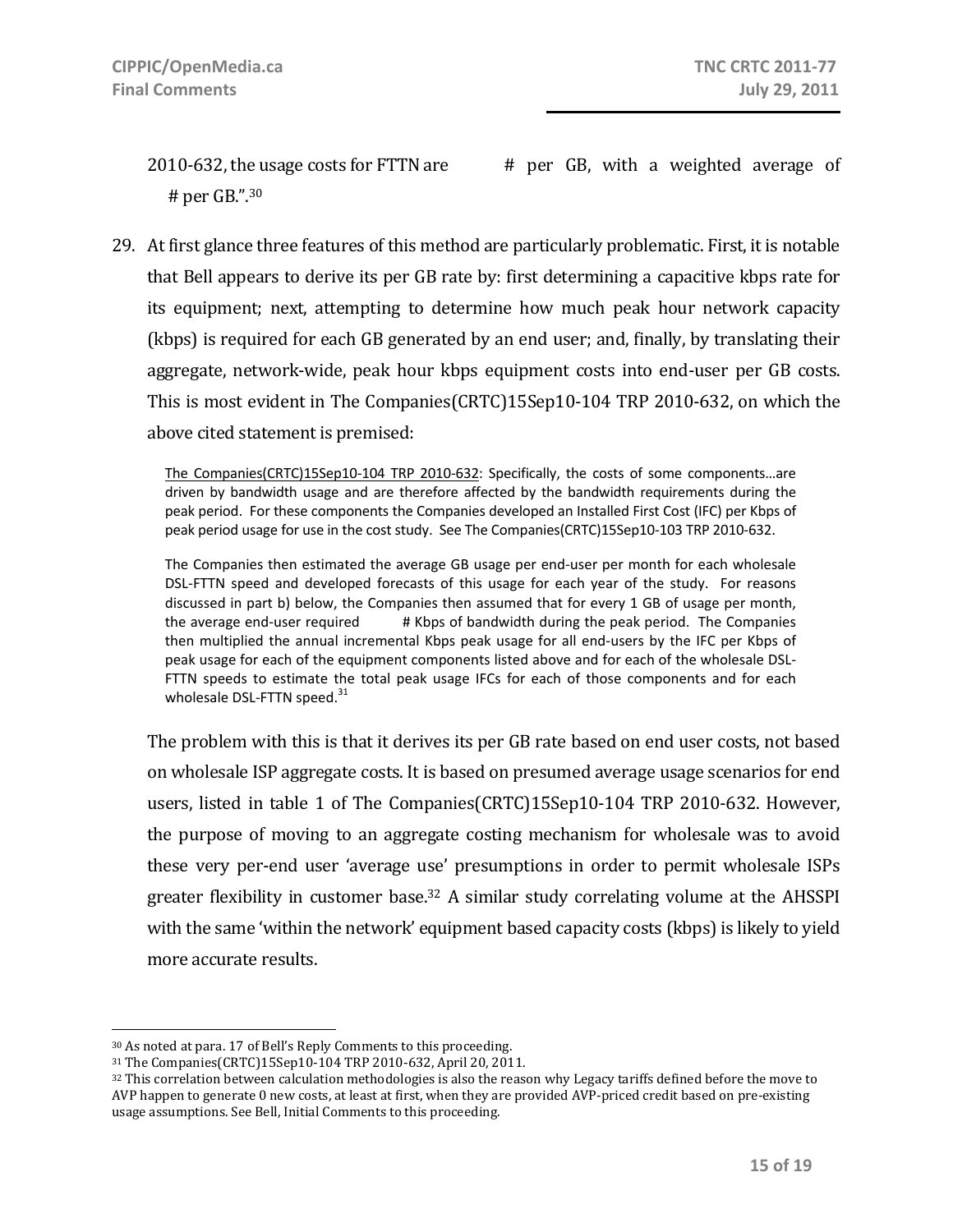30. While there is not a great deal of evidence on the record addressing this point, there is enough to suggest it is an issue. For example, Bell's rates (\$0.178/GB or \$39.15/Mbps) appear to be based on a  $\sim 63\%$  usage scenario – meaning that it is assumed network equipment will be operating at roughly 63% of theoretical maximum capacity, constantly, throughout the course of the month (see Appendix A). However, Bell's data on usage patterns by 6 of its wholesale ISPs suggests that this is not actually representative of wholesale usage patterns:



**Figure 6 – Daily Usage in Excess of Theoretical Link Capacity SOURCE: Andrew Moore, Closing Comments, TNC CRTC 2011‐77, Figure 3**

In this figure, the red line represents the maximum amount of volume an AHSSPI can generate in one month's time (marked on the x-axis) for a given peak capacity (y-axis). The plotted blue dots represent actual  $ISP$  volumes (x-axis) correlated to  $95<sup>th</sup>$  percentile peak capacity (y‐axis). The black line represents average volume per capacity. It appears from this that average wholesale ISP usage (black line) falls short of 63% of theoretical maximum (red line), suggesting rates calibrated via retail market average usage may not be appropriate for wholesale aggregate volume usage. It is important to properly calibrate this figure for wholesale, to ensure Bell is compensated for its costs in aggregate across all wholesale ISPs.<sup>33</sup>

31. Second, it should be noted that the baseline for costing here is capacity-based. A complex correlation is undertaken in order to attempt to correlate this existing capacity cost to

 $\overline{a}$ 33 CNOC(CRTC)12Jul11‐1 TNC 2011‐77, pp. 2‐3 has an answer to this point.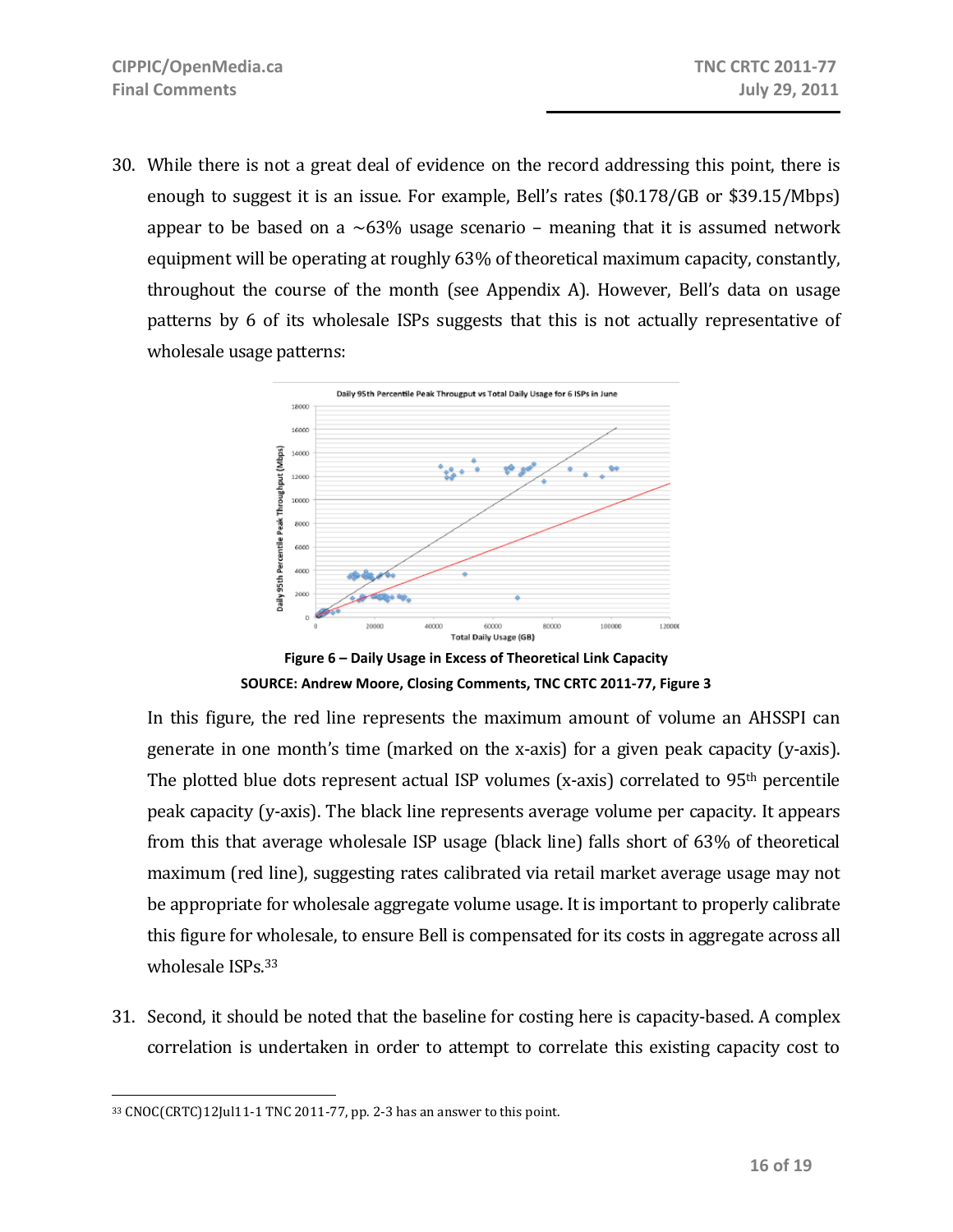monthly volume usage but, as noted above, such back and forth translations are never 100% accurate and are bound to lead to discrepancies. While it might be difficult to charge *customers* based on capacity used in each month, there are certainly no such complications with respect to wholesale.

32. Finally, it must be noted that per GB volume pricing is based not only on capacitive costs, but *peakperiod* capacitive costs (my underline):

The Companies(CRTC)20Apr11‐1 TNC 2011‐77: For GAS‐FTTN, the Companies have performed the cost study for a cost per GB per month assuming that only one single incremental GB is required for each new FTTN end-user. For the reasons discussed in The Companies(CRTC)15Sep10-104 TRP 2010-632 Update/Revised, the Companies have assumed that for every 1 GB of use per month, the average end‐user requires # Kbps of bandwidth during the peak period, which is considered to be the busiest hour of the month. Since the objective of that exercise was to determine the cost per incremental GB per month, the Companies did not perform a cost study for the entire forecast of GB usage. Therefore, the tables for GAS‐FTTN below as well as in Attachment 2 are based on the assumption of 1 incremental GB per new end-user.<sup>34</sup>

This is troubling. We have noted above deep differences between peak period and offpeak period cost per GB for an incumbent. The concern above is that a per GB rate applied uniformly across all times forces off‐peak users (or wholesale ISPs with greater off‐peak usage) to subsidize peak users. This was on the assumption, however, that the per GB rate was based on an average of the two – i.e. that the per GB rate applied was lower than peak period cost and higher than off‐peak.

33. According to the methodology apparently applied by Bell in the above‐quoted excerpts, this is not the case. Instead, wholesale ISPs are being asked to pay *full* peak period rates for *each and every* GB. The subsidy, then, is not in favour of off‐peak period users or off‐ peak‐period‐heavy wholesale ISPs. Rather it is in favour of Bell. Further, CIPPIC/OpenMedia.ca is having a difficult time squaring Bell's strong aversion to peak period 95th percentile pricing with this description as it appears that Bell's own methodology takes peak hour network wide capacity as the basis of its entire costing model. Nowhere is there indication of how 'elm street' costs are calculated into the per GB rate Bell settles upon. Clarification would be welcome.

 $\overline{a}$ <sup>34</sup> Bell, "Response to Interrogatory", June 7, 2011, The Companies(CRTC)20Apr11-1 TNC 2011-77.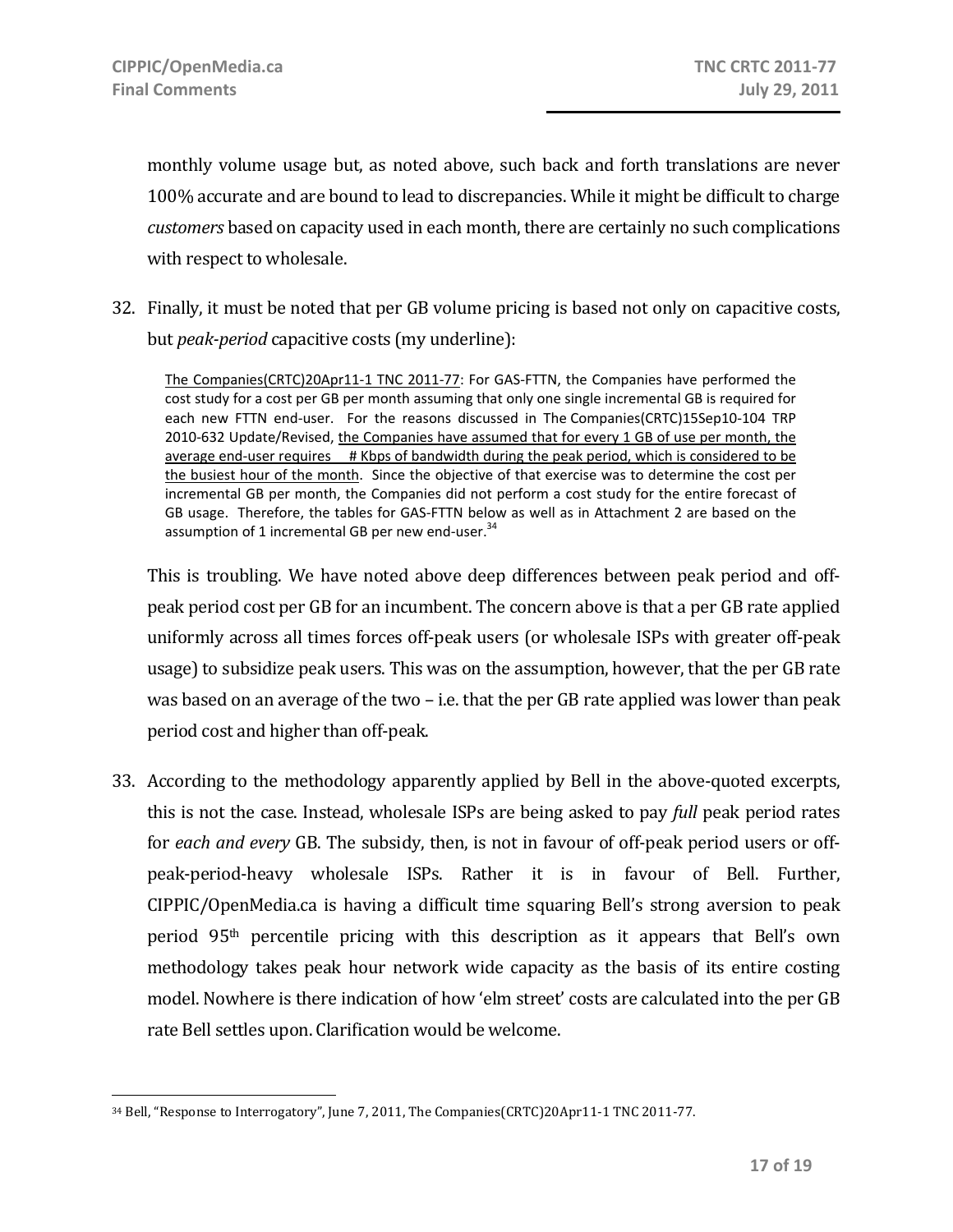34. For all these reasons, it is our position that more careful analysis of pricing is required. As we noted in CIPPIC(CRTC)12Jul11‐2 TNC 2011‐77, other models have suggested a far lower per GB rate than that being proposed by Bell in existing costing scenarios. We draw your attention in particular to a study prepared by Professor Michael Geist (see Attachment B to the above noted undertaking response), estimates per GB costs to be as low as \$0.07/GB. The methodology adopted in that study could be applied to Bell's network by the Commission without great difficulty to determine a factually based capacity or volume based cost. It would simply be a matter of determining investment costs for a specific region on Bell's network for a specified period of time, and dividing it by peak capacity in that region over that period of time. We note a similar approach as been suggested in CNOC(CRTC)12Jul11‐2 TNC 2011‐77, and ask that a study of this type be undertaken.

#### **III. WHAT DOES A WHOLESALE TARIFF BUY YOU?**

- 35. While our final comments to this point have focused primarily on differences between Bell's proposed AVP model and CNOC's 95<sup>th</sup> percentile proposal, it is our view that the MTS model has merit as well. If it is to be viable, it will have to be priced more accurately to reflect the issues raised in Section II above.
- 36. CIPPIC notes that the MTS model best emulates the manner in which actual incumbent provisioning costs are incurred in the wholesale market. For this reason, if this model is adopted, while it may carry a heavier capacitive rate than other suggested models as well as greater risk allocation, it should be accompanied by greater flexibility and autonomy in arranging retail packages.
- 37. Ideally, both the MTS and the  $95<sup>th</sup>$  percentile models should be made available to the wholesale market, as some may find one preferable over the other, depending on available funds and business models. We note in closing that, while it was suggested that permitting wholesale ISPs to create their own retail packages is in effect a variation on the Commission's speed matching decision, we do not view this to be the case, as the speed matching decision was a.) specific to certain new incumbent modem speed offerings; b.) imposed obligations on incumbents, not on CLECs; and c.) was premised on the need to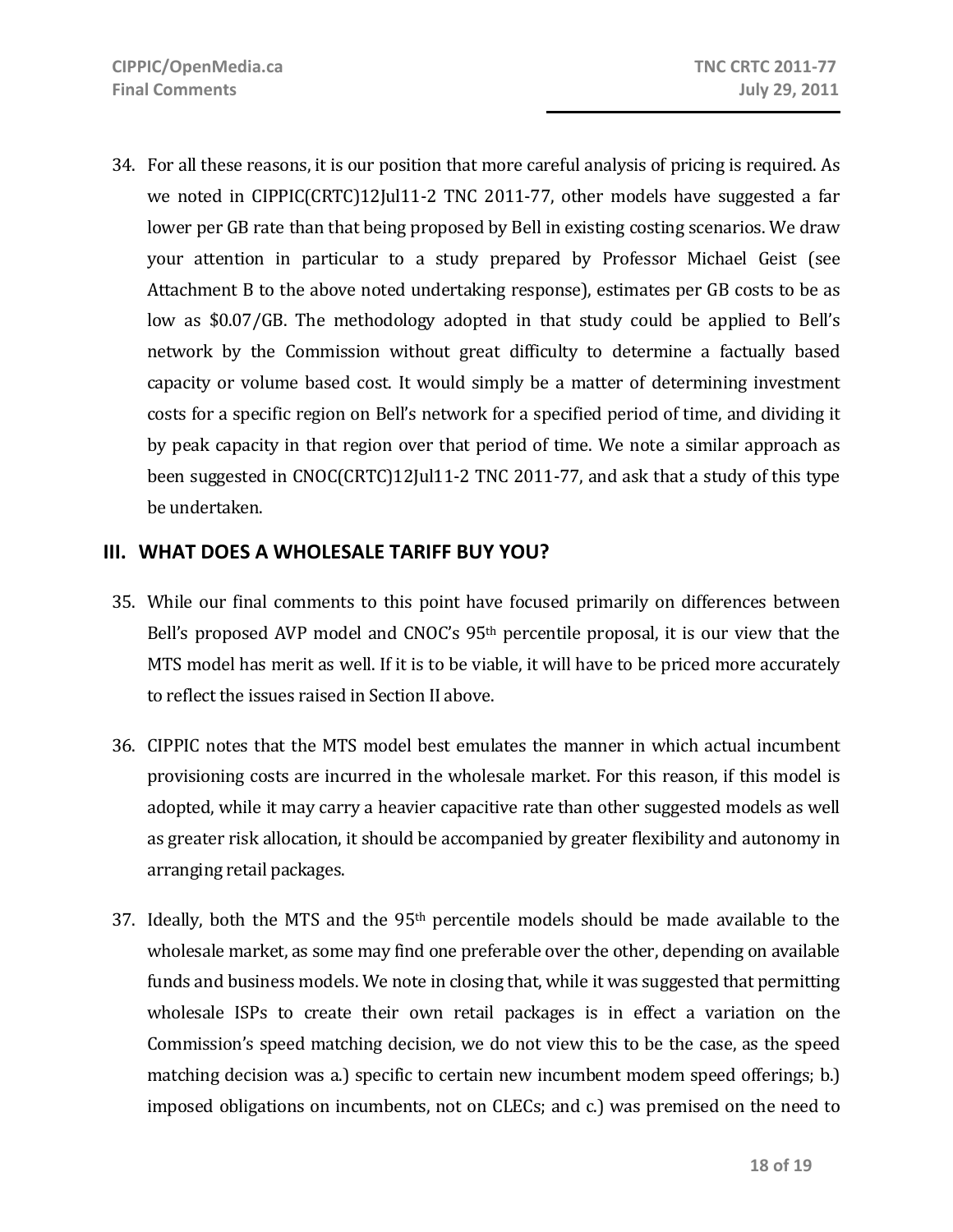ensure greater competition in the retail market. As long as incumbent costs are covered in some manner (as well, in our view, added recognition for recently incurred investments in higher speed provisioning, such as FTTN or DOCSIS 3.0), there should not be any objection in principle to flexibility in retail offerings made by wholesale competitors.

All of which we respectfully submit.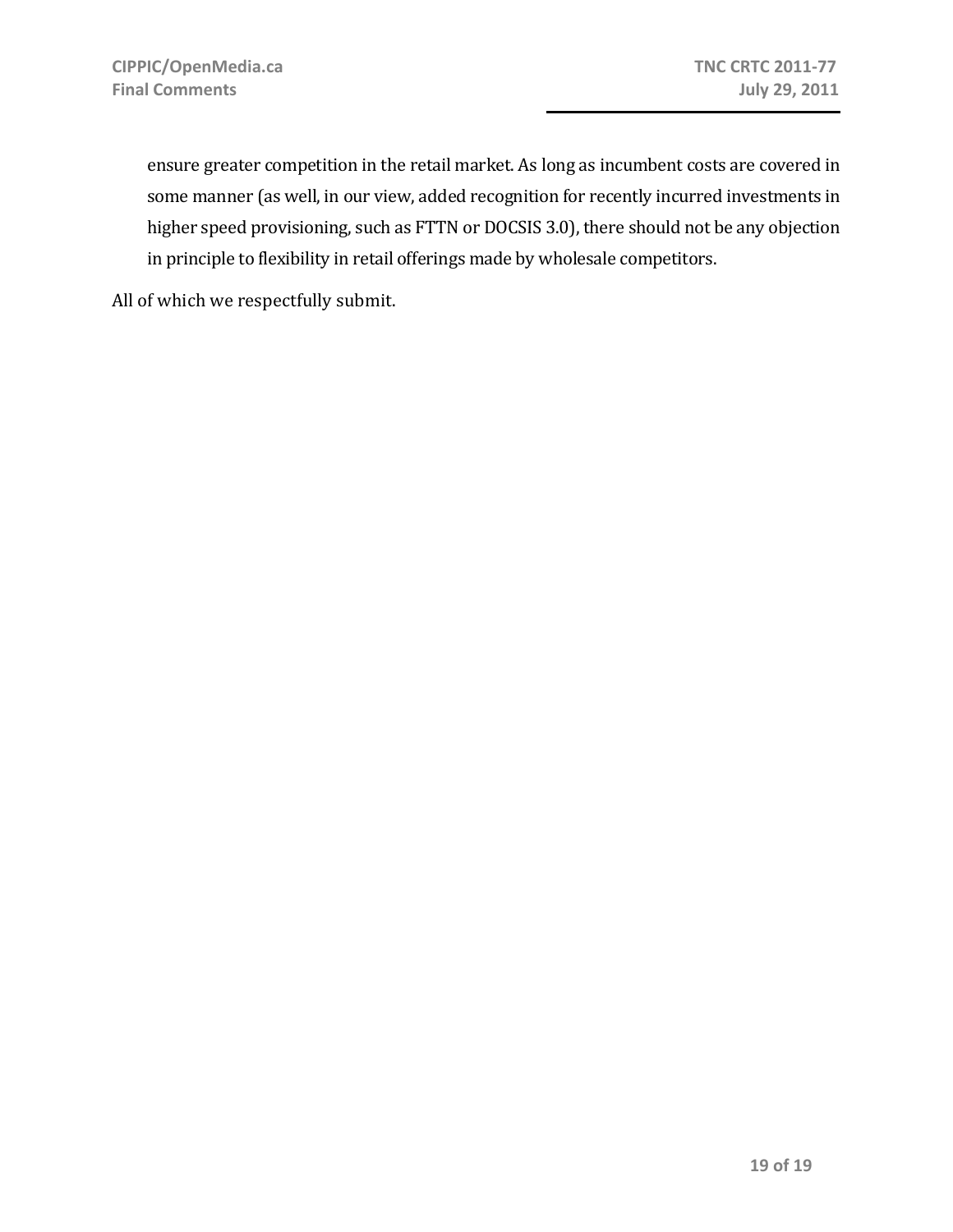#### **APPENDIX A**

- 1. All of Bell's proposed rates in this proceeding are based on the same usage scenarios. Bell notes this in The Companies(CRTC)19Jul11‐10 TNC 2011‐77: "The Companies have performed an analysis based on the MTS pricing model using the Companies' current cost model *with no changesto the existing traffic assumptions*."35
- 2. This is also evident from the relationship between Bell's  $95<sup>th</sup>$  percentile peak mbps rate (\$39.15) and its 100 percentile rate for a GigE AHSSPI port (\$36,888/month). Both, Bell notes, are based on the same traffic usage assumptions.<sup>36</sup> Bell notes that the 100 percentile mbps rate will be lower than the 95th percentile rate. This is because both represent the same usage patterns and it is these usage patterns that have formed the basis of Bell's usage‐based costing since The Companies(CRTC)15Sep10‐104 TRP 2010‐ 632. In other words, moving from  $95<sup>th</sup>$  to 100 percentile billing requires a lower mbps rate because both capacities at the AHSSPI represent the same number of monthly bytes in Bell's model.
- 3. Bell's usage scenario can be calculated from a comparison of pricing applied to the MTS model at 100% capacity using current usage levels and at 100% capacity assuming maximum theoretical capacity levels.<sup>37</sup>
- 4. Bell provides an example of a GigE AHSSPI link. First, scenario A: a link is priced on the assumption that 100% of its *downstream* capacity of 1024 mbps will be available to the wholesale ISP. Under scenario A, the GigE link is presumed to peak monthly at 1024 mbps. Put another way, it is priced to correspond to 95<sup>th</sup> percentile peak period capacity of 1024 mbps. The usage‐based price attached to scenario A is \$36,888/month.
- 5. Scenario B: the same GigE link is provided to a wholesale ISP under the assumption that the entire downstream capacity of the link (1024 mbps) will be used at 100% for every

<sup>35</sup> Page 1 of 3, my emphasis.

<sup>36</sup> *Ibid*.

<sup>37</sup> Bell provides these in The Companies(CRTC)19Jul11‐10 TNC 2011‐77, p. 1 of 3. We note that, in reality, theoretical maximum can *never* be achieved at a steady rate over the course of a month. This is because the downstream network operates on a best efforts basis, and there is no guarantee that 1024 mbps (full capacity on a GigE AHSSPI) will be available upon demand.